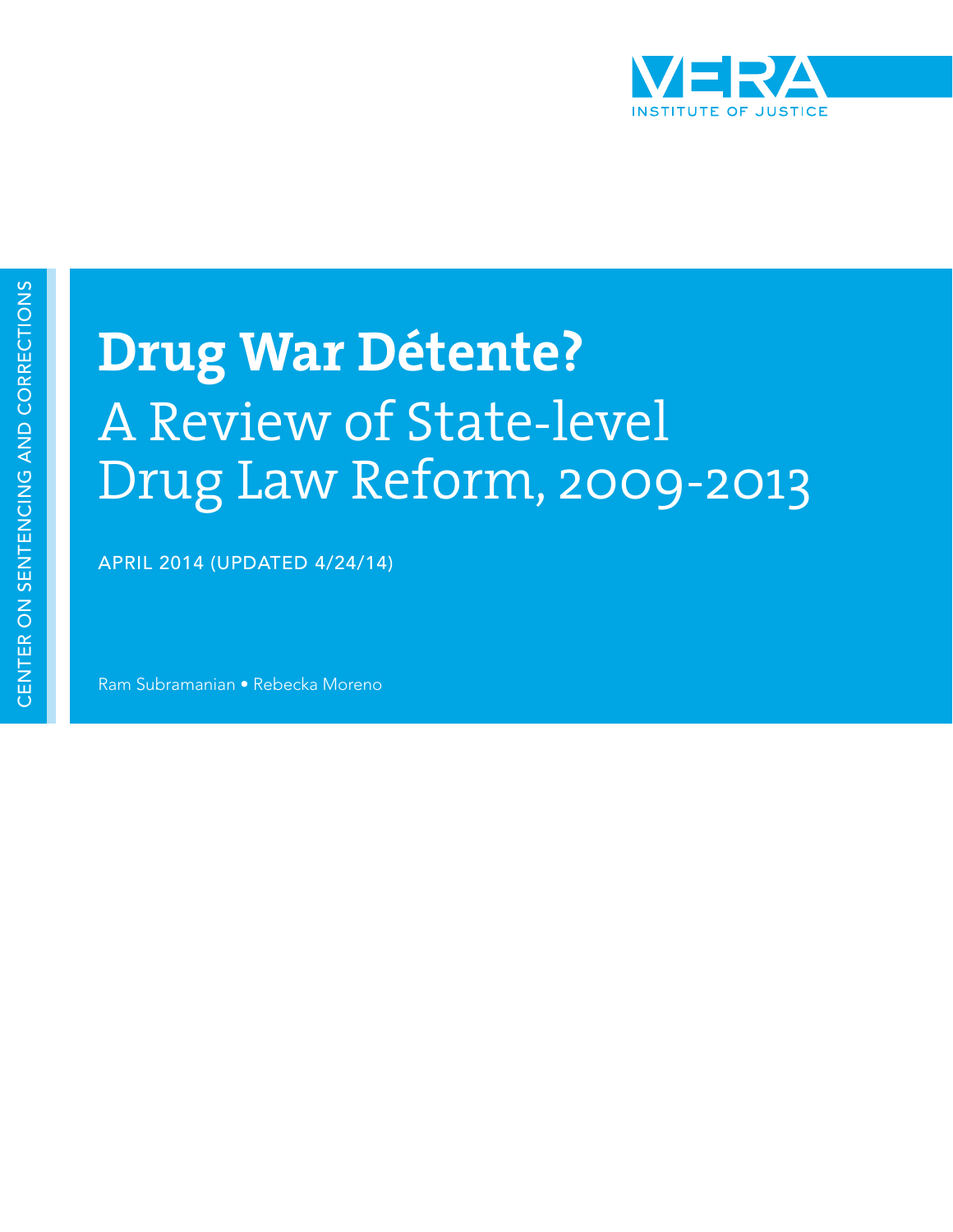#### FROM THE CENTER DIRECTOR

It has been forty years since the "War on Drugs" began and, as drug use and drug crime waxed and waned, both the federal and state governments continued to spin a dense web of increasingly punitive laws defining and enforcing drug-related offenses. The growth of mandatory minimum sentences and zero-tolerance sentencing practices have contributed to the massive increase in prison populations, while uneven enforcement has caused the devastation of communities on the frontlines of drug interdiction and enforcement activities. Until now.

Attorney General Eric Holder has, since his speech to the American Bar Association in August 2013, repeatedly signaled the intention of the U.S. Department of Justice to dial back its use of harsh penalties for drug crimes—including most recently his appearance before the U.S. Sentencing Commission to speak in favor of reducing sentences for most federal drug offenses. This legislative roundup, however, documents that a shift in drug policy has been underway on the state level for some time.

Facing significant economic constraints and cognizant of the growing body of research showing that community-based treatment and support is a more effective response to drug-related offenses than long terms of incarceration, state policymakers are revisiting and revising existing laws and sentencing practices. To date, these changes have been largely piecemeal, and most are too new to have produced substantial results, but the trend toward reform is widespread and promising. The Vera Institute of Justice's Center on Sentencing and Corrections continues to track these changes and to work with states and counties as they undertake the difficult work of systems change.

Paggy M' Sang

Peggy McGarry Director, Center on Sentencing and Corrections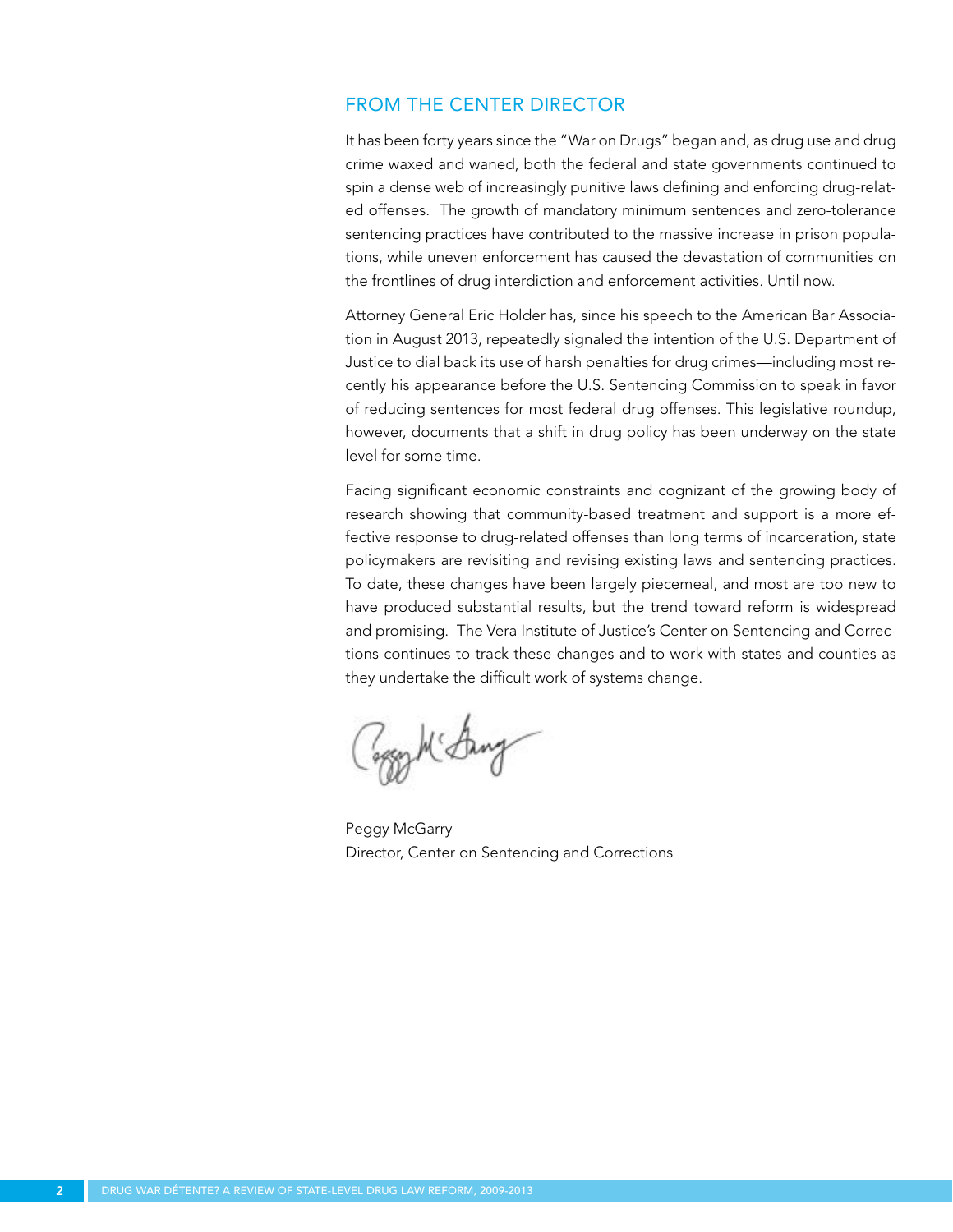### **Contents**

- 4 About this review
- 4 Background
- 5 Shifting course
- **6** Repealing or limiting mandatory penalties
- 13 Modifying drug sentencing schemes
- 17 Expanding access to early release mechanisms
- 18 Expanding or strengthening community corrections
- 22 Ameliorating collateral consequences
- 24 Postscript: Has a new era in drug law sentencing arrived?
- 25 Appendix A: Drug law reform legislation by state, 2009-2013
- 26 Appendix B: Drug law reform legislation by type, 2009-2013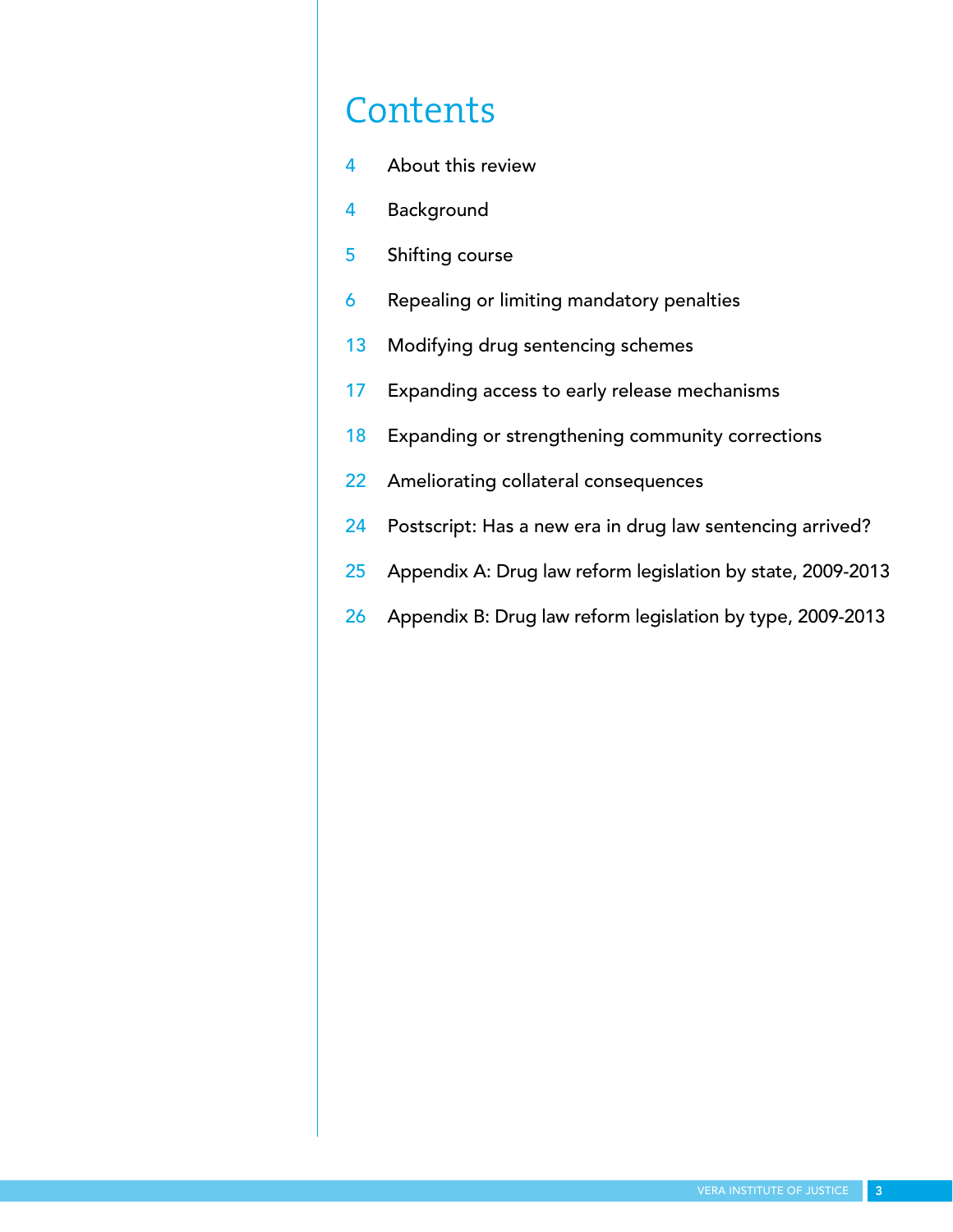### About this review

From 2009 through 2013, more than 30 states passed nearly 50 bills changing how their criminal justice systems define and enforce drug offenses. In reviewing this legislative activity, the Vera Institute of Justice's Center on Sentencing and Corrections found that most efforts have focused on making change in one or a combination of the following five areas: mandatory penalties, drug sentencing schemes, early release mechanisms, community-based sanctions, and collateral consequences. By providing concise summaries of representative legislation in each area, this review aims to be a practical guide for policymakers in other states and the federal government looking to enact similar reforms.

### Background

Ever since 1971, when President Richard Nixon declared an "all-out offensive" against drug abuse—"America's public enemy number one"—drug interdiction has been a mainstay of crime control policy in the United States.<sup>1</sup> The crack epidemic and attendant gang violence in the 1980s and the 1990s brought about the militarization of crime control discourse (e.g., the "War on Drugs") and prompted policymakers at both the state and federal levels to escalate dramatically the criminalization and enforcement of drug offenses and incarceration of drug offenders.<sup>2</sup> With public concern increasing apace, punitive, zero-tolerance sentencing policies, such as mandatory minimum sentences, flourished in relation to drug or drug-related offenses.<sup>3</sup> As a result, the proportion of state inmates incarcerated for drug offenses rose from six percent in 1980 to 17 percent in 2011.<sup>4</sup> The percentage of state prison admissions for drug offenses likewise grew during this time, peaking in 2001 at 32.1 percent before decreasing to 25.4 percent by 2011.<sup>5</sup> However, on the federal level, drug interdiction remains a central focus: in 2012 drug offenders accounted for 30.2 percent of convictions and 50.6 percent of the inmate population, with many serving lengthy obligatory sentences.<sup>6</sup>

Despite more than four decades of concerted law enforcement effort, meaningful reductions in drug supply and use have remained elusive: 9.2 percent of Americans age 12 or older freely admit to using drugs at least once in 2012, and the underground drug market continues to be persistently resilient.7 At the same time, the institutional costs have been immense, with state and local governments spending approximately \$25 billion on arrest, prosecution, and incarceration of drug offenders every year, and the federal drug war budget reaching the same amount in 2013.<sup>8</sup> Moreover, unaccounted for in these calculations are the many now well-documented but difficult to quantify social costs of the drug war. These include the loss of educational opportunities, wages, or public benefits as a collateral consequence of a criminal conviction, as well as the drug war's disproportionate impact on communities of color.<sup>9</sup>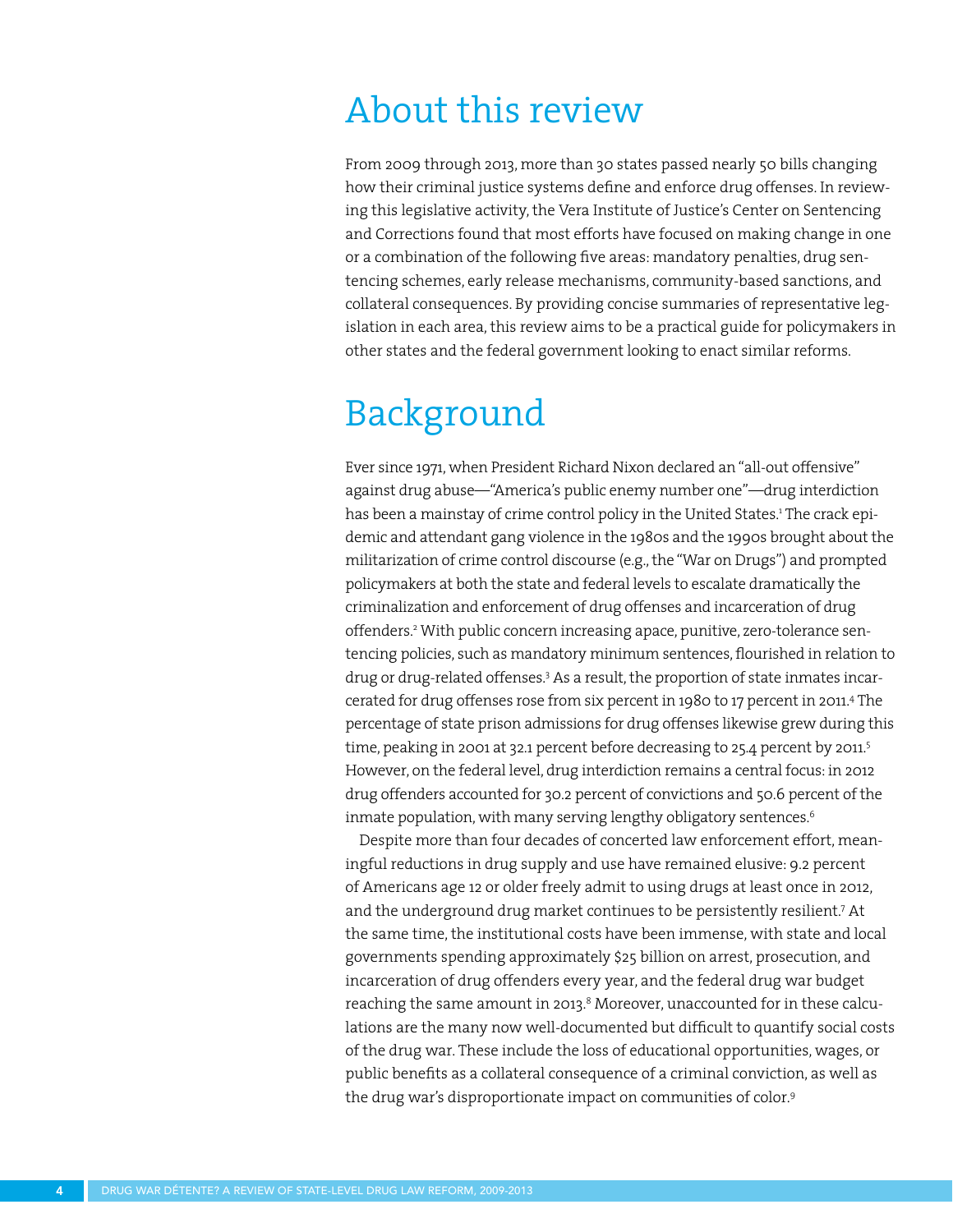# Shifting course

In recent years, confronted by a difficult budgetary environment and more informed about the drug war's fiscal and human costs, policymakers have increasingly taken note of research demonstrating that for many offenders, community-based sanctions, including substance abuse treatment, are more effective at reducing recidivism than incarceration.<sup>10</sup> Guided by this research and buttressed by shifting public attitudes that now overwhelmingly support treatment and prevention efforts over punitive sanctioning policies, many states are reassessing long-held beliefs about drugs and drug addiction and are exploring how their criminal justice systems can more appropriately deal with drug offenders.<sup>11</sup> In particular, states have taken steps to:

- > **Repeal or limit mandatory penalties.** After years of increasing use, states are scaling back mandatory penalties for drug offenses by (1) repealing or shortening mandatory minimum sentences; (2) limiting automatic sentence enhancements that subject an offender to an increased penalty if certain triggering criteria apply, such as the number of previous convictions or if an offense occurs in a designated drug-free zone; and (3) increasing judicial discretion to sentence below the mandatory minimum.
- > **Modify drug sentencing schemes.** States have also focused attention on improving the proportionality of their drug sentencing schemes by passing legislation that 1) adjusts the number of penalty levels (i.e., the number of felony or misdemeanor categories) or the quantity of drugs associated with each level; 2) institutes presumptive probation for certain drug offenses; and, in particular, 3) legalizes, decriminalizes, or lowers penalties for the possession of small amounts of marijuana.
- > **Expand access to early release mechanisms.** States have created ways for offenders to reduce their sentence length by earning good time credits through drug treatment program participation or advancing parole eligibility.
- > **Expand or strengthen community-based sanctions.** States have adopted new laws to 1) increase deferred prosecution options for drug defendants; 2) expand community-based drug sentencing options; 3) increase the use of incentives for drug offenders by permitting a reduction in offense class from a felony to a misdemeanor on the successful completion of probation or drug treatment; 4) expand, strengthen, promote, or better regulate drug courts; and 5) broaden the availability of, or advise investment in drug treatment programs.
- > **Ameliorate collateral consequences.** Many states passed new laws to alleviate the burden of civil penalties that attach to convictions for drug offenses, such as restrictions on housing, employment, and occupational licensing by 1) expanding options for sealing or expunging criminal records, and 2) limiting restrictions on state benefits and licenses.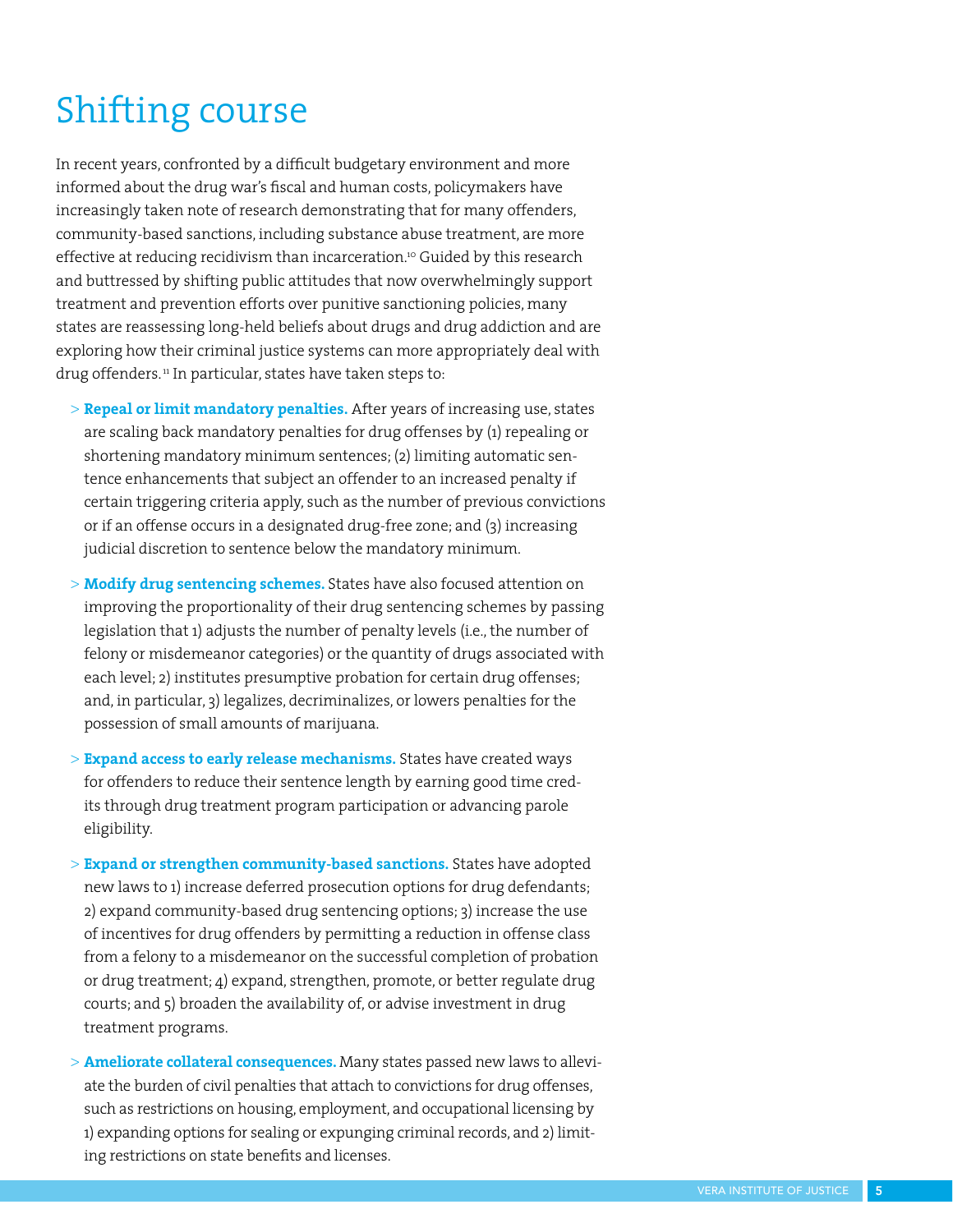The most significant pieces of drug law reform legislation passed between 2009 and 2013 are summarized below under these broad categories. Where legislation makes distinct changes in multiple areas (e.g., by reducing mandatory minimums and also expanding community-based sentencing options), it is included under each relevant category.<sup>12</sup>

## Repealing or limiting mandatory penalties

States are taking steps to scale back mandatory sentences in relation to drug offenses by (1) repealing or shortening mandatory minimum sentences; (2) limiting automatic sentence enhancements—laws that trigger sentence increases in specified circumstances, such as if a drug offense occurs within a statutory drug-free zone, or if an offender possesses previous criminal convictions; and (3) enhancing judicial discretion to sentence below a mandatory minimum if certain factual criteria are satisfied and if the judge deems it appropriate given the individual circumstances of the case.

#### REPEALING OR SHORTENING MANDATORY MINIMUM **SENTENCES**

- > **New York S 56-B (2009):** S 56-B revised New York's Rockefeller drug laws by eliminating mandatory minimums for first time offenders convicted of a Class B, C, D, or E drug felony and second time drug offenders convicted of a Class C, D, or E drug felony. The law also eliminates mandatory minimums for second time offenders convicted of a Class B drug felony who are drug dependent. Mandatory minimum sentences for second time Class B and C drug felony offenders with a prior nonviolent conviction are reduced from 3.5 to two years and from two to 1.5 years, respectively.
- > **Rhode Island SB 39aa (2009):** This law eliminates mandatory minimums for the manufacture, sale, or possession with intent to manufacture or sell a Schedule I or II controlled substance. For example, offenses involving less than one kilogram of heroin or cocaine, or less than five kilograms of marijuana, previously carried a mandatory minimum sentence of 10 years and a maximum of 50 years. Now, there is no mandatory minimum and the judge may assign a sentence anywhere from zero to 50 years. For offenses involving at least one kilogram of heroin or cocaine or at least five kilograms of marijuana, the previous mandatory minimum of 20 years has been eliminated; the maximum remains life.
- > **Colorado HB 1352 (2010):** HB 1352 alters the application of the special offender sentencing provision, which requires the judge to sentence an offender to the minimum sentence of the applicable presumptive sentenc-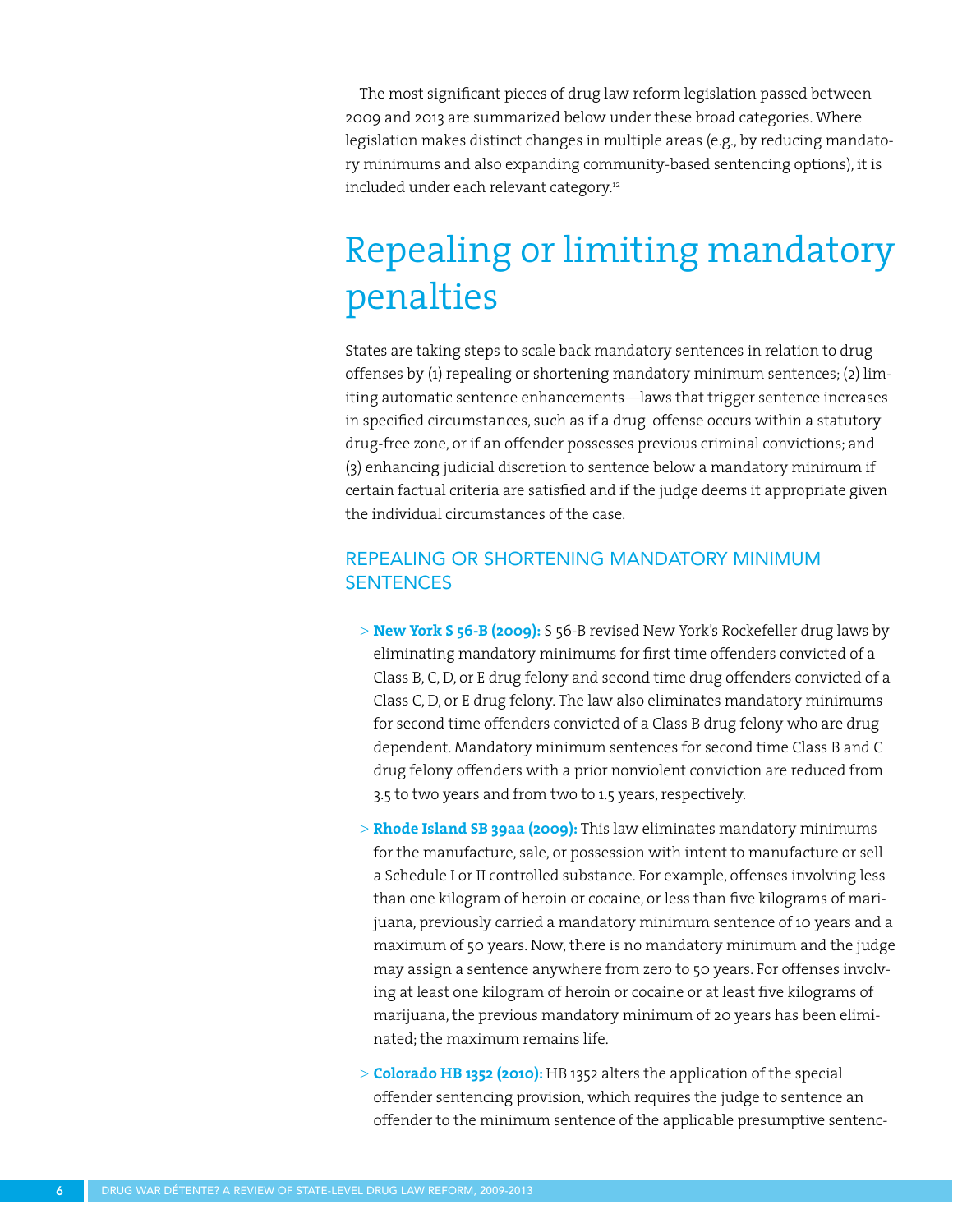

From 2009 through 2013, more than 30 states passed nearly 50 bills reforming<br>how their criminal justice systems define and enforce drug offenses.

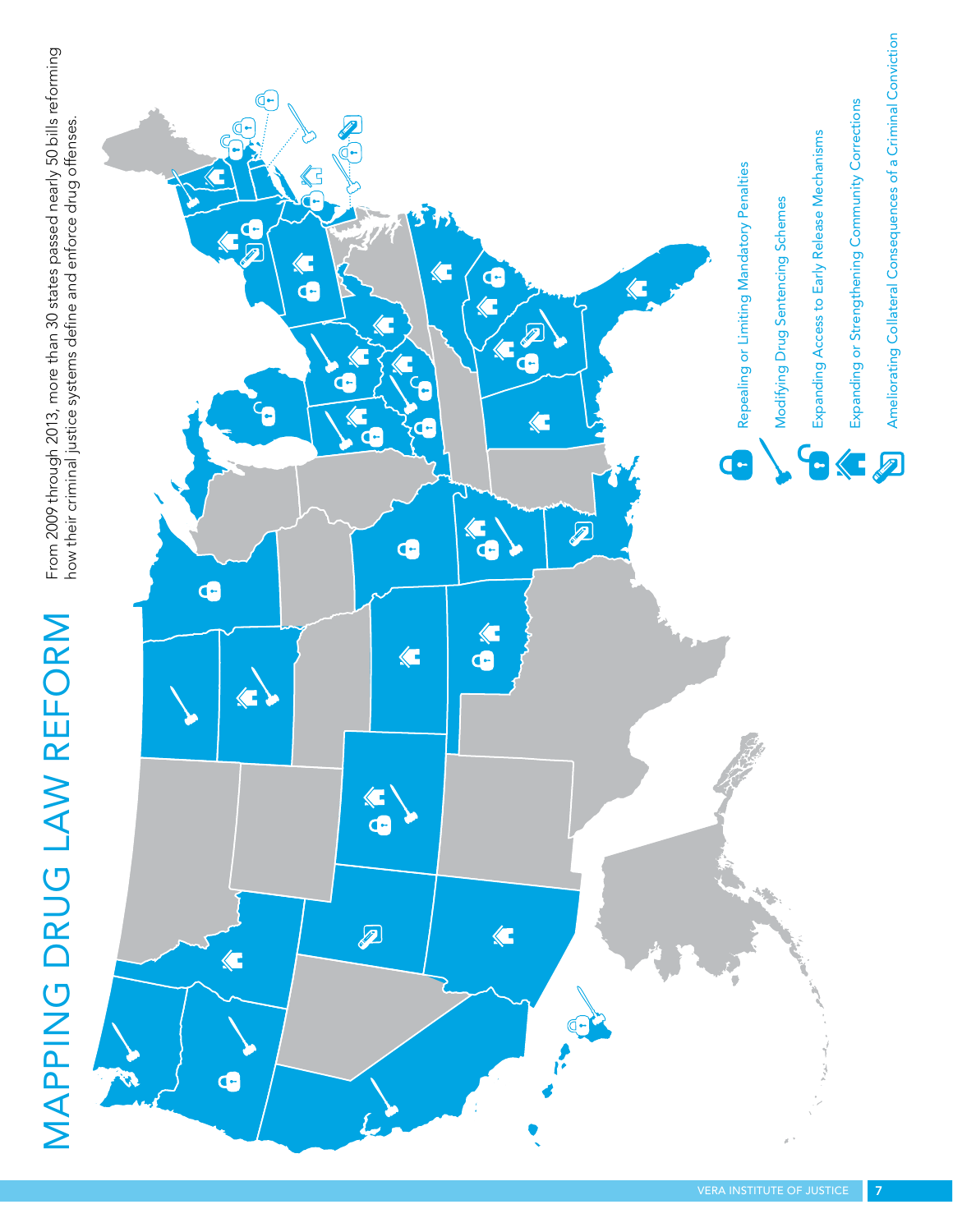ing range. Previously, the enhancement applied when a person imported any amount of a Schedule I or II drug into Colorado. Now, this enhancement only applies upon importing more than two ounces of methamphetamine or more than four ounces of any other Schedule I or II drug; importing less than these amounts does not trigger the enhancement.

- > **South Carolina S 1154 (2010):** S 1154 eliminates mandatory minimum sentences for first-time offenders convicted of simple drug possession.
- > **Arkansas SB 750 (2011):** SB 750 creates shorter mandatory minimum sentences for drug users than for drug manufacturers.
- > **Delaware HB 19 (2011):** HB 19 brought about a broad overhaul of Delaware's drug laws by repealing much of the existing drug code and creating three main types of drug crime based on level of seriousness: possession, aggravated possession, and drug dealing. (See bill summary on page 14.) In doing so, only Class B drug felonies now trigger mandatory sentences, and drug thresholds necessary to reach Class B have been increased substantially. For example, the amount of cocaine needed to trigger the mandatory two-year sentence was raised from 10 to 25 grams. In addition, for cases with less than 25 grams, only aggravated possession or the existence of aggravating factors can trigger the mandatory two-year sentence.
- > **Ohio HB 86 (2011):** HB 86 decreases mandatory minimum sentences for some crack cocaine offenses by eliminating the difference between crack cocaine and powder cocaine. The law also raises the amount of marijuana needed to trigger an eight-year mandatory sentence for trafficking or possession from 20 kilograms to 40 kilograms.
- > **Georgia HB 1176 (2012):** HB 1176 reduces mandatory minimum sentences for drug purchase and possession offenses. For Schedule I or II drugs, the mandatory minimum is reduced from two to 15 years to one to 15 years. Although possession of a Schedule III, IV, or V drug still carries a mandatory minimum of one year, this law reduces the maximum sentence from five to three years.
- > **Massachusetts H 3818 (2012):** H 3818 lowers mandatory minimums for some drug offenses.<sup>13</sup> A second Class A manufacture or delivery conviction now carries a mandatory minimum of 3.5 years, down from five years. The mandatory minimum for second Class B and Class C offenses are reduced from three to two years and two years to 18 months, respectively. For marijuana trafficking, the law reduces mandatory minimum sentences from three to two years for 100 to 2,000 pounds, from five to 3.5 years for 2,000 to 10,000 pounds, and from 10 years to eight years for more than 10,000 pounds. The quantity necessary to trigger a mandatory minimum sentence for trafficking other substances, such as heroin, is now 18 grams rather than 14 grams.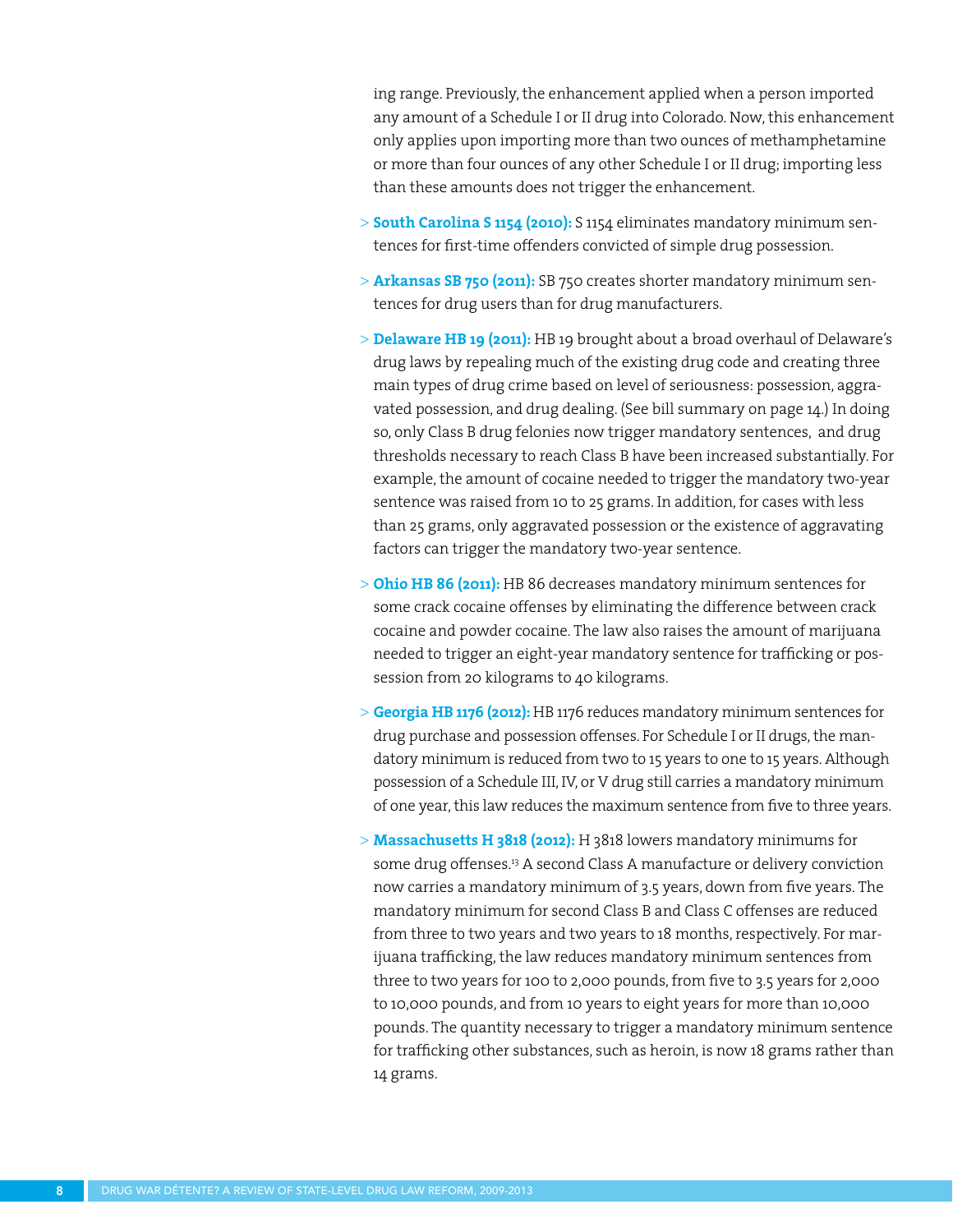#### DRUG SCHEDULES

Drugs are classified into distinct categories known as schedules. These classifications are typically based on a particular drug's potential for abuse and dependency, as well as whether it has an accepted medical use. The federal government and most states have five drug schedules, although some states have more.<sup>a</sup>

In general, Schedule I drugs have the highest risk of dependency and abuse and no approved medical use.<sup>b</sup> This category typically includes substances such as heroin, ecstasy, and LSD. Schedule II drugs have an accepted medical use but nevertheless carry a high potential for dependency and abuse. Schedule II drugs include cocaine, opium, methadone, and morphine. Schedules III, IV, and V drugs have approved medical uses and decreasing potentials for dependency and abuse. In general, Schedule III drugs include anabolic steroids and barbiturates, Schedule IV drugs include Xanax, Klonopin, and Valium, and Schedule V drugs include medications with small amounts of opium or codeine.

- > **Missouri SB 628 (2012):** SB 628 lowers the mandatory minimum sentence for some crack cocaine offenses. Previously, trafficking two to six grams was a Class B felony and carried a mandatory sentence of five years, while trafficking more than six grams was a Class A felony and carried a mandatory sentence of 10 years. Now, trafficking eight to 24 grams is a Class B felony that carries a five-year mandatory minimum sentence. Trafficking more than 24 grams is a Class A felony with a 10-year mandatory sentence. The law also lowers the sentencing ratio for crack and powder cocaine from 75:1, previously the highest weight-based disparity in the nation, to 18:1.
- > **Oklahoma HB 3052 (2012):** HB 3052 halves the mandatory minimum sentence for a repeat marijuana or other low-level drug offender if at least 10 years have passed since completing the sentence for the first offense. These offenders are now subject to a mandatory term of one to five years rather than two to 10 years.

a For example, North Carolina has six drug schedules; Iowa has five drug schedules but seven actual categories (Schedules 1, 2, 2N, 3, 3N, 4 and 5).

**b** The federal government has three statutory criteria for all Schedule I drugs. There must be a high potential for abuse, no accepted medical use, and a lack of accepted safety for use under medical supervision.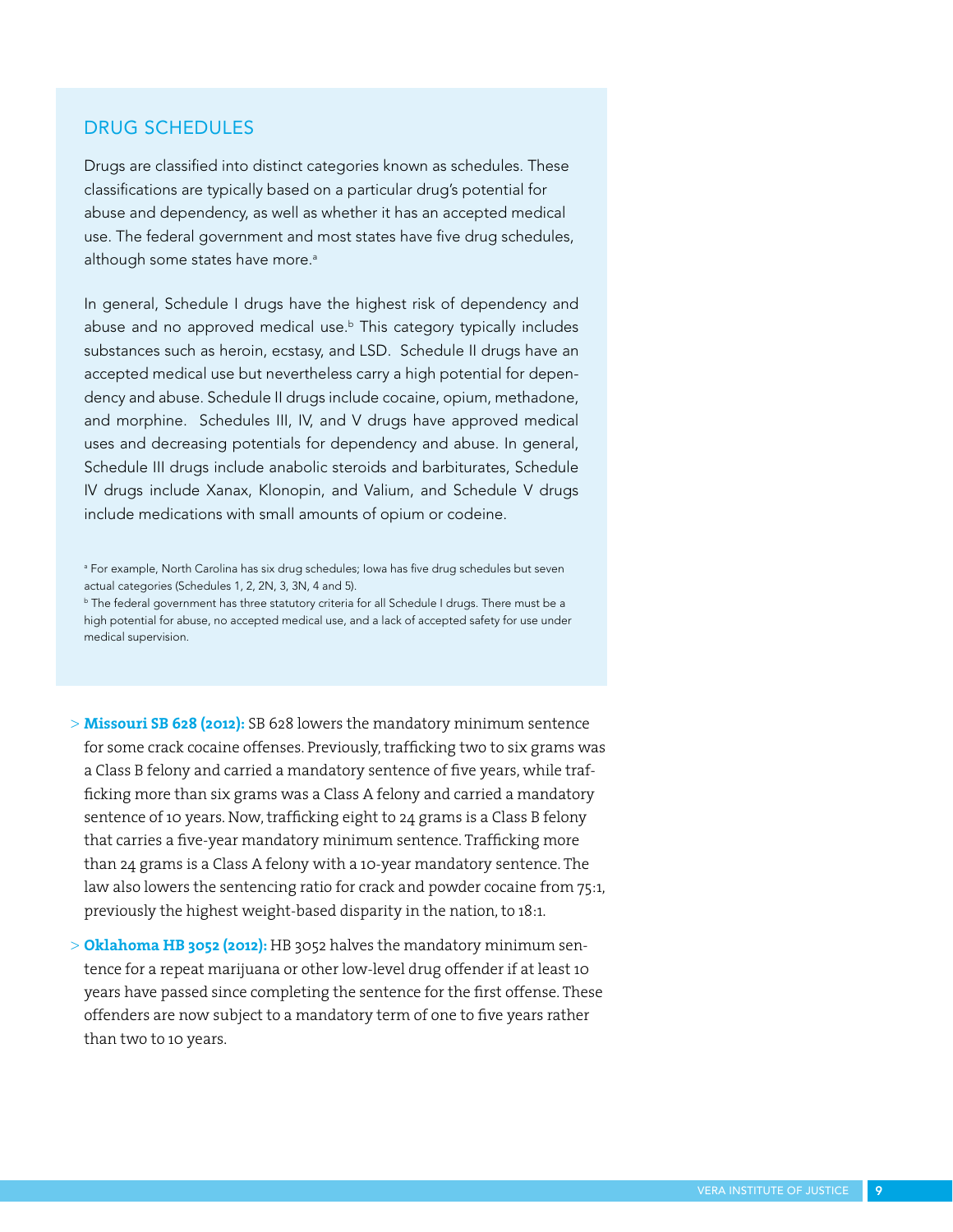#### LIMITING AUTOMATIC SENTENCE ENHANCEMENTS

#### **School zone enhancements**

- > **South Carolina S 1154 (2010):** S 1154 now specifies that the school zone enhancement for drug distribution and sale offenses applies only when the defendant has knowledge that he or she is within a one-half mile radius of a school, park, or playground. Previously, defendants were held strictly liable for drug offenses occurring within a school zone, regardless of knowledge of a school's proximity.
- > **Delaware HB 19 (2011):** HB 19 decreases the size of the protected school zone from 1,000 feet to 300 feet, bringing the school zone in line with the drug-free "protected park or recreation area" enhancement. This law also excludes places of worship that do not have a school, park, or recreational area.
- > **Kentucky HB 463 (2011):** HB 463 reduces from 1,000 yards to 1,000 feet the size of the statutory drug-free school zone that makes drug trafficking a Class D felony and triggers a mandatory sentence of one to five years.
- > **Massachusetts H 3818 (2012):** H 3818 reduces the size of the drug-free school zone from 1,000 feet to 300 feet.<sup>14</sup> Drug offenses committed within the school zone are subject to a mandatory minimum of two years. This law also limits the hours during which the drug-free school zone enhancement will apply to between 5 a.m. and midnight. Previously, the enhancement was applicable 24 hours a day.
- > **Indiana HB 1006 (2013):** HB 1006 reduces the size of the drug-free school zone for all drug offenses from 1,000 to 500 feet and limits the application of the enhancement to when children are reasonably expected to be present. The new law also removes family housing complexes and youth program centers from the definition of sites protected under the school zone enhancement.

#### **Habitual Offender Enhancements**

- > **South Carolina S 1154 (2010):** S 1154 narrows the scope of second offenses which carry an increased mandatory penalty. A second conviction for marijuana possession no longer triggers a sentencing enhancement if it occurs more than five years after the sentence on the first offense has been completed. Possession offenses for other drugs no longer count as first offenses if more than 10 years have passed since completing the first sentence.
- > **Colorado SB 96 (2011):** This law excludes Class 6 felony drug possession from offenses that trigger the habitual offender sentencing enhancements which previously would have quadrupled the base sentence for offenders.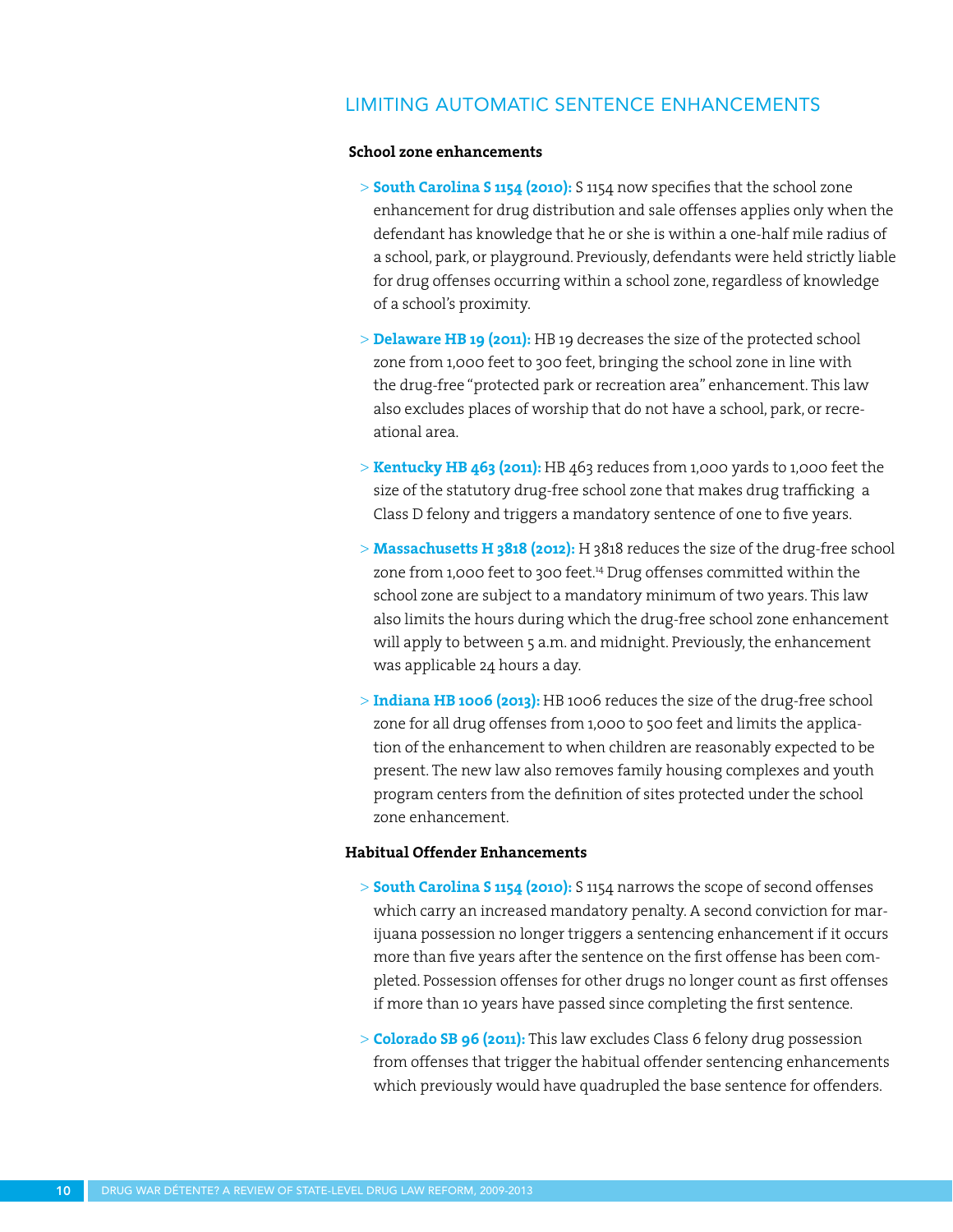- > **Kentucky HB 463 (2011):** HB 463 repeals the automatic sentence enhancement for certain subsequent drug offenses, including possession and some offenses involving prescription drugs. Additionally, this law changes the way that drug possession offenses interact with Kentucky's persistent felony offender statute. Under HB 463, for example, a first degree drug possession conviction no longer leads to second degree persistent felony offender status upon another non-drug conviction.
- > **Ohio HB 86 (2011):** Under HB 86, an offender is subject to a mandatory prison sentence for third degree aggravated drug trafficking only if he or she has at least two prior felony drug convictions. Additionally, the law repeals the sentencing enhancement for major drug offenders (MDO). Offenders are designated major drug offenders if they are convicted of crimes involving particularly large quantities of drugs. Previously, an MDO had to receive the maximum sentence for a first degree felony, to which the judge could add up to 10 additional years. The law eliminates the discretionary MDO enhancement but increases the mandatory maximum sentence for a first degree felony from 10 to 11 years.
- > **Georgia HB 1176 (2012):** HB 1176 repeals the sentence enhancement for a second drug possession offense, which previously subjected offenders to a five-to-30-year mandatory minimum sentence for Schedule I and II drugs, and a one-to-10-year mandatory sentence for Schedule III, IV, or V drugs. A third offense, however, now carries a penalty of up to double the original sentence for Schedule I and II drugs, and a mandatory minimum of one to five years for a Schedule III, IV, or V drug.
- > **Colorado SB 250 (2013):** SB 250 removes the sentence enhancement for a second drug distribution conviction. Previously, the felony class was raised by one level on a second offense.

#### ENHANCING JUDICIAL DISCRETION

- > **Minnesota SF 802 (2009):** SF 802 grants judicial discretion to sentence below the mandatory minimum when a defendant with a prior controlled substances conviction is convicted of a fifth degree controlled substance possession or sale offense. The court may make its own motion to sentence below the mandatory minimum or the prosecutor may file a motion to do so. The judge must find substantial and compelling reasons on the record to depart from the mandatory minimum.
- > **New Jersey SB 1866 (2009):** This law permits judges to waive or reduce the minimum term of parole ineligibility when sentencing a person convicted of certain drug trafficking offenses within 1,000 feet of a school. Judges may also now place such a person on probation, so long as he or she first serves a term of imprisonment of not more than one year. Before waiving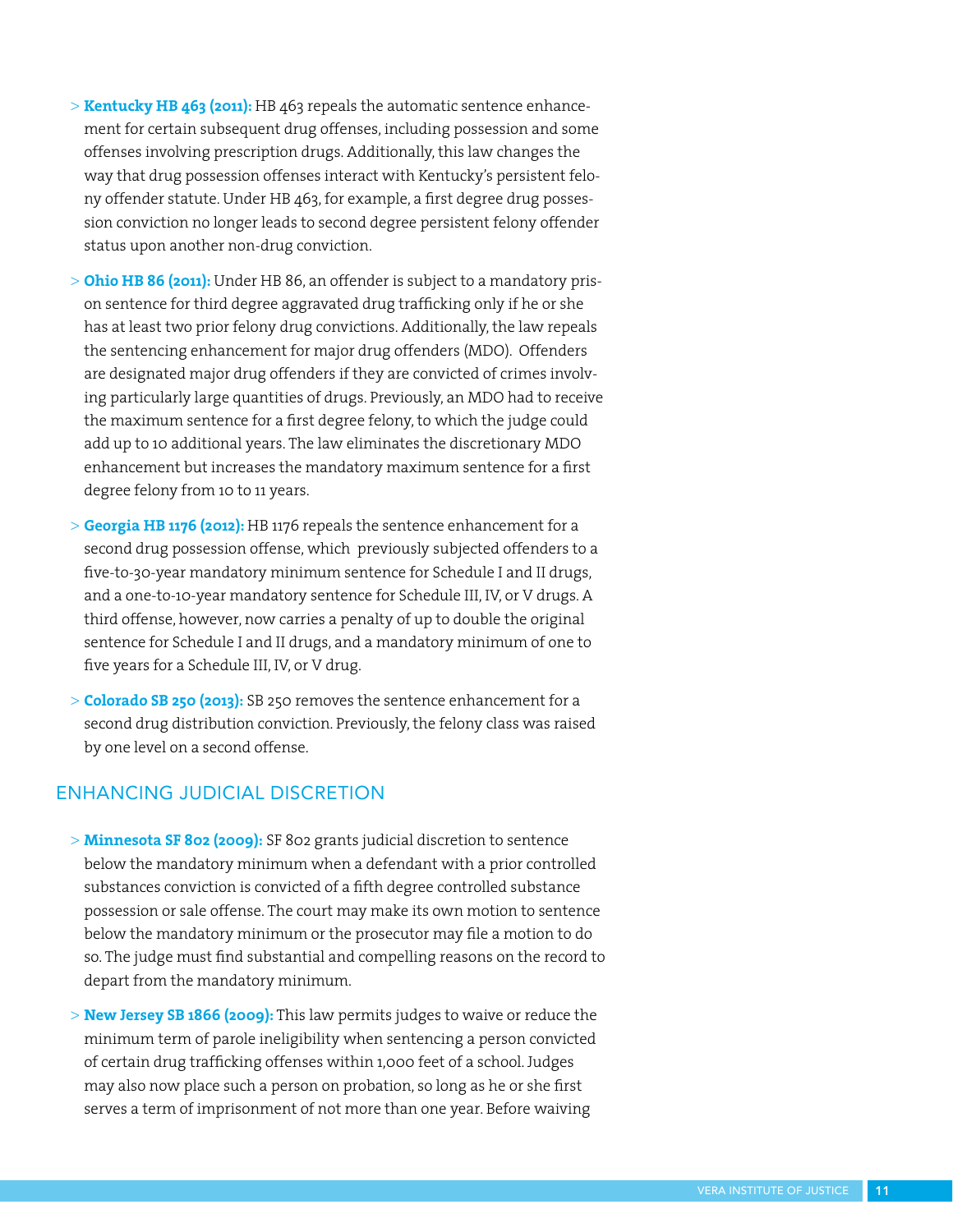or reducing a parole ineligibility period or imposing a term of probation, judges are still required to consider certain enumerated factors, such as prior criminal record, or whether the school was in session or children were in the vicinity when the offense took place.

- > **New York S 56-B (2009):** S 56-B gives judges the discretion to sentence below the mandatory minimum for second-time offenders convicted of a Class C, D, or E drug felony and who are typically subject to a 1.5-year mandatory minimum. A sentence of one year or less may be imposed upon determining that imprisonment is necessary but the mandatory minimum is "unduly harsh." The nature and circumstances of the crime as well as the history and character of the defendant are to be considered when making this determination.
- > **South Carolina S 1154 (2010):** S 1154 retains the mandatory minimum sentences for second- and third-time non-trafficking drug offenders but gives judges the discretion to suspend the sentence and grant probation under certain circumstances (e.g., when all prior convictions are possession offenses). When these circumstances are present but the mandatory minimum sentence is still imposed, an offender is now eligible for parole, work release, supervised furlough, and credits for good conduct, work, and education.
- > **Hawaii HB 2515 (2012):** HB 2515 permits judges the discretion to sentence second-time drug felony possession offenders to probation. Previously, this was restricted only to first-time offenders.
- > **Pennsylvania SB 100 (2012):** SB 100 allows low-level drug felons to be sentenced to a county-run intermediate punishment even when a mandatory sentence otherwise applies. The intermediate punishment may involve a residential facility, house arrest, and/or intensive supervision. Previously, many of these offenders were sentenced to incarceration or a state-run intermediate punishment facility. The law also allows the prosecutor to waive offender eligibility requirements, such as no history of violence. If the prosecutor makes such a waiver, the victim must be given notice and an opportunity to be heard on the matter. Judges have discretion to refuse or accept the prosecutor's waiver.
- > **Georgia HB 349 (2013):** HB 349 allows departure from the mandatory sentence for some drug offenses if the offender was not a ringleader, did not possess a weapon during the crime, did not cause a death or serious bodily injury to an innocent bystander, had no prior felony conviction, and if the interests of justice would otherwise be served by a departure. The offenses that are covered by the new law include trafficking and manufacturing of cocaine, ecstasy, marijuana, and methamphetamine; and the sale or cultivation of large quantities of marijuana. The judge must specify the reasons for the departure. Alternatively, a judge may sentence below a mandatory minimum if the prosecuting attorney and the defendant have both agreed to a modified sentence.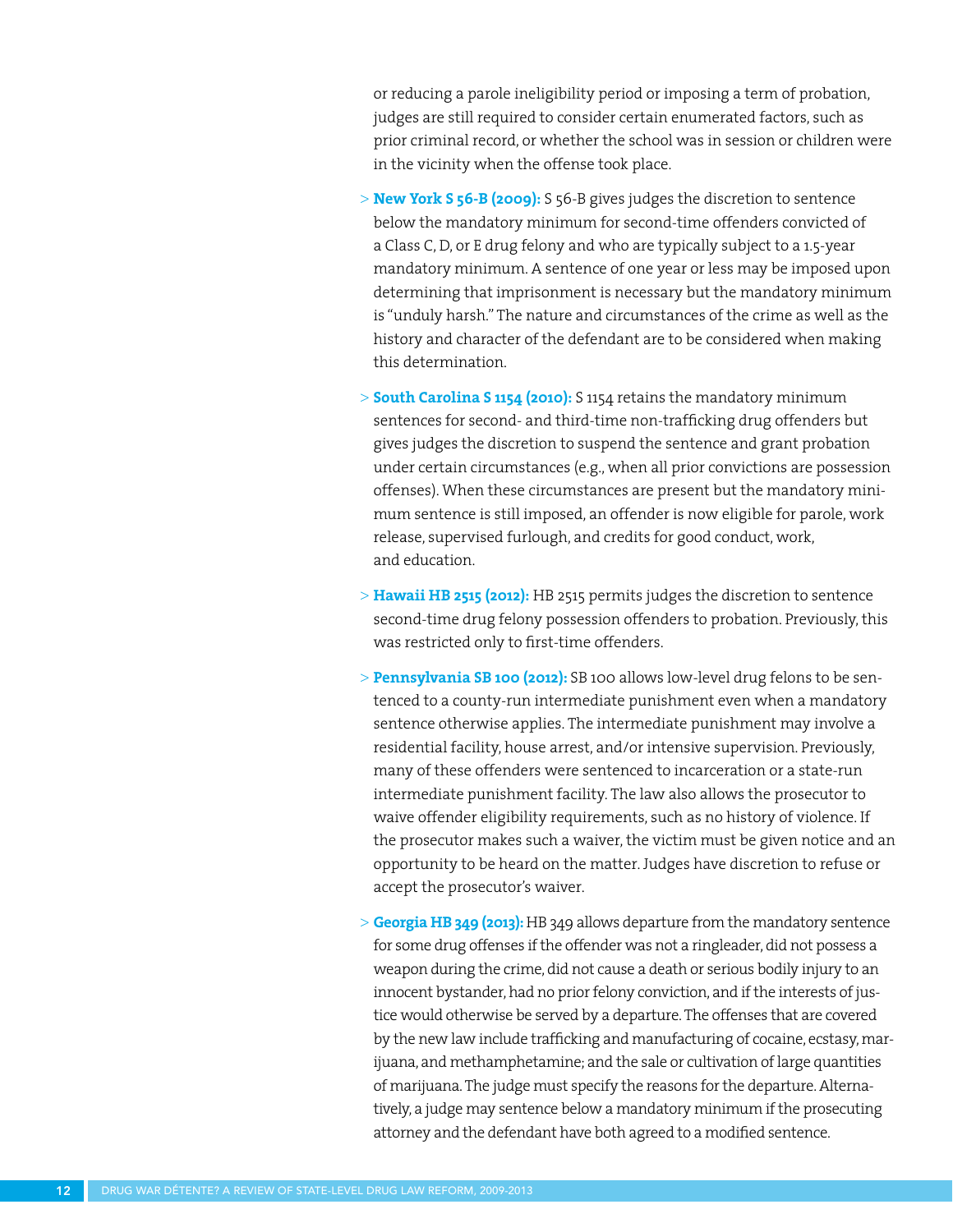- > **Hawaii SB 68 (2013):** SB 68 allows departure from a mandatory sentence in favor of an indeterminate sentence when the defendant is convicted of a Class B or Class C felony drug offense and the judge deems the departure "appropriate to the defendant's particular offense and underlying circumstances." Previously, Class B and Class C drug felonies had mandatory sentences of ten and five years respectively. Under the new law, judges may impose a term of between five and ten years for a Class B felony, and between one and five years for a Class C felony. Exceptions apply for some offenses, including promoting use of a dangerous drug, drug offenses involving children, and habitual offenders.
- > **Indiana HB 1006 (2013):** HB 1006 allows judges to suspend any part of any felony sentence except for Level 1 and 2 felonies and murder, for which the judge may suspend only the portion of the sentence that is above the mandatory minimum for those offenses. Previously, a judge had no discretion to suspend sentences for a long list of felonies (e.g., dealing a narcotic drug while possessing a firearm) and could not suspend other felony sentences if an offender had a prior felony conviction within the preceding three to seven years, depending on the offense.
- > **Oregon HB 3194 (2013):** HB 3194 repeals a prior ballot measure that mandated a minimum sentence of incarceration and prohibited judges from granting a downward departure from the sentencing guidelines or ordering probation for certain repeat drug offenders.<sup>15</sup>

# Modifying drug sentencing schemes

Past zero-tolerance drug policies often produced harsh sentences for small amounts of drugs, at times attracting prison terms that were more severe than those for some violent crimes. Now, reflecting more nuanced views about drug offenses and offenders, many states have recalibrated their drug sentencing schemes in order to allow for greater differentiation between minor and more serious offenses, and to provide more flexibility in the types of sentences that drug offenses attract. Some states have accomplished this by increasing the number of penalty scales (i.e., the number of misdemeanor and felony classes in relation to drug offenses) and adjusting the weight thresholds which trigger offense levels. This has resulted in more gradation in drug penalties, effectively reducing the felony class of certain low-level drug crimes or reclassifying them as misdemeanors. Still other states have introduced the presumption of community-based supervision for certain drug offenses, which previously attracted custodial sentences. Finally, significant drug offense reclassification efforts in several states have resulted in laws that legalize, decriminalize (by converting certain offenses to a civil violation or equivalent), or lower penalties for the possession of a small amounts of marijuana.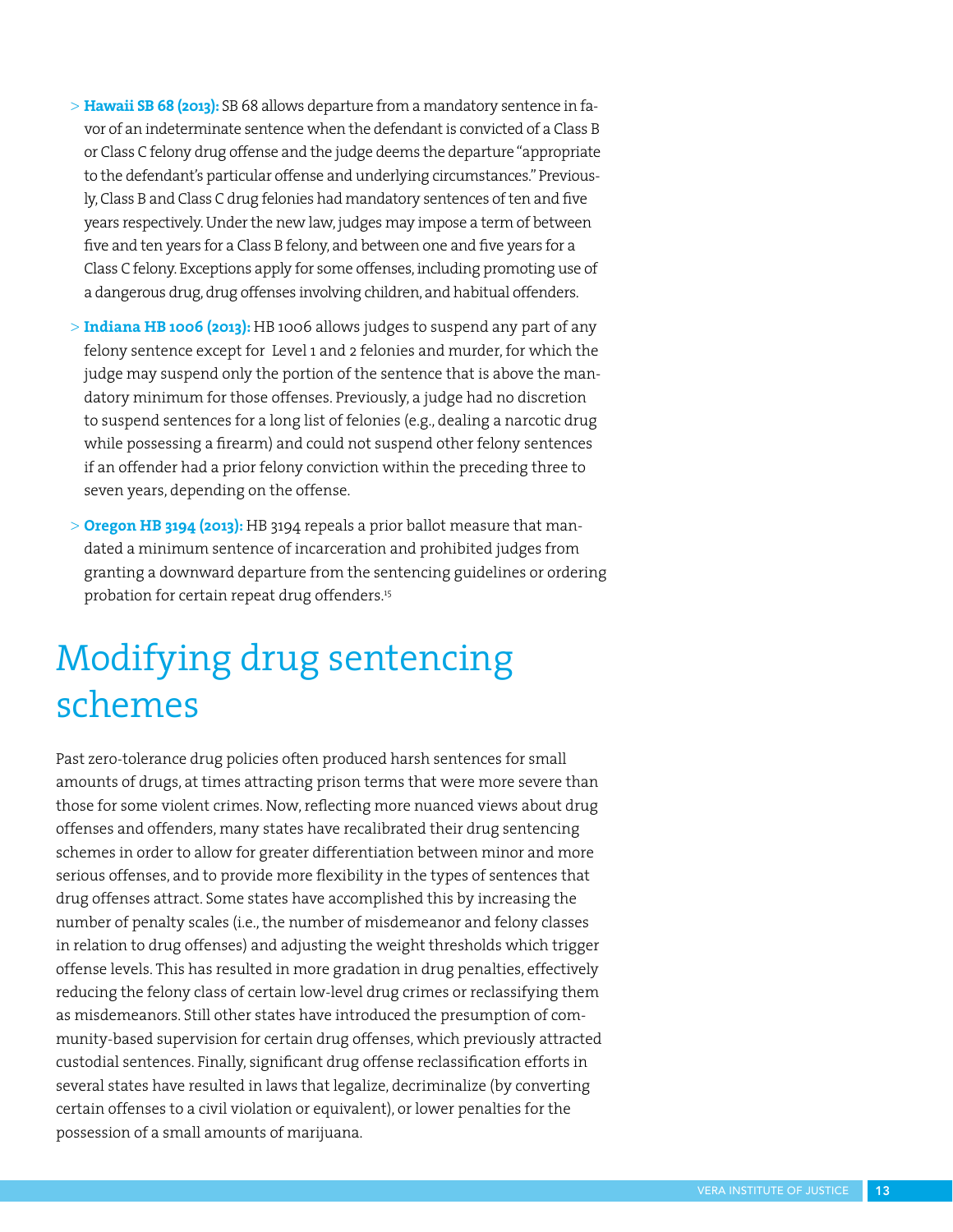#### REDEFINING OR RECLASSIFYING DRUG OFFENSES

- > **Colorado HB 1352 (2010):** HB 1352 reclassifies all drug use offenses as Class 2 misdemeanors. This law also separates possession from manufacture and trafficking and introduces gradation for possession offenses. Possession of any amount of a Schedule III, IV, or V drug is now a Class 1 misdemeanor. For Schedule I or II drugs, except methamphetamine, possession of less than four grams is now a Class 6 felony while possession over four grams is a Class 4 felony. The law also introduces gradation for cultivation of marijuana plants, whereas previously all cultivation was a Class 4 felony.
- > **Arkansas SB 750 (2011):** SB 750 reclassifies the felony level of various drug offenses. For instance, possession of any amount previously was a Class C felony and possession of over one gram of cocaine or two grams of other Schedule I or II drugs created a rebuttable presumption of possession with intent to distribute. Now, possession of less than two grams of a Schedule I or II drug is a Class D felony, and the presumption no longer applies.
- > **Delaware HB 19 (2011):** HB 19 repealed much of the existing drug code and created three main types of drug crime based on level of seriousness: possession, aggravated possession, and drug dealing. Each new offense type is now assigned a revised sentence range, reducing some drug offenses previously classified as felonies—such as simple possession of small amounts of drugs to misdemeanors. The new sentencing scheme streamlines drug charges, so that drug cases will no longer carry multiple charges that involve separate sentences. The drug charge provides the base offense level and aggravating factors, such as resisting arrest, may increase the felony level. If aggravating factors cause an upgrade to a Class B drug felony, a two-year mandatory minimum is invoked. (See bill summary on page 8.) In all other cases, aggravating factors cause an offender to be subjected to an increased sentencing range, for example, from zero to 15 years instead of zero to 5 years.
- > **Kentucky HB 463 (2011):** HB 463 introduces weight thresholds for drug trafficking. For some drugs, including cocaine and heroin, there is now a reduced offense level for trafficking in weights under the specified threshold. The thresholds may be met in a single transaction or in a series of transactions over a 90-day period.
- > **North Dakota SB 2251 (2011):** SB 2251 downgrades the manufacture, delivery, or possession with intent to manufacture or deliver more than 100 pounds of marijuana from a Class A to a Class B felony. Marijuana is no longer treated like more serious drugs such as methamphetamine, heroin, and cocaine.
- > **Georgia HB 1176 (2012):** HB 1176 assigns different penalties to the possession or purchase of increasing drug quantities and lowers the minimum sentence to one year from two. Previously, purchasing or possessing any quantity of drugs carried a maximum sentence of 15 years. Now, that max-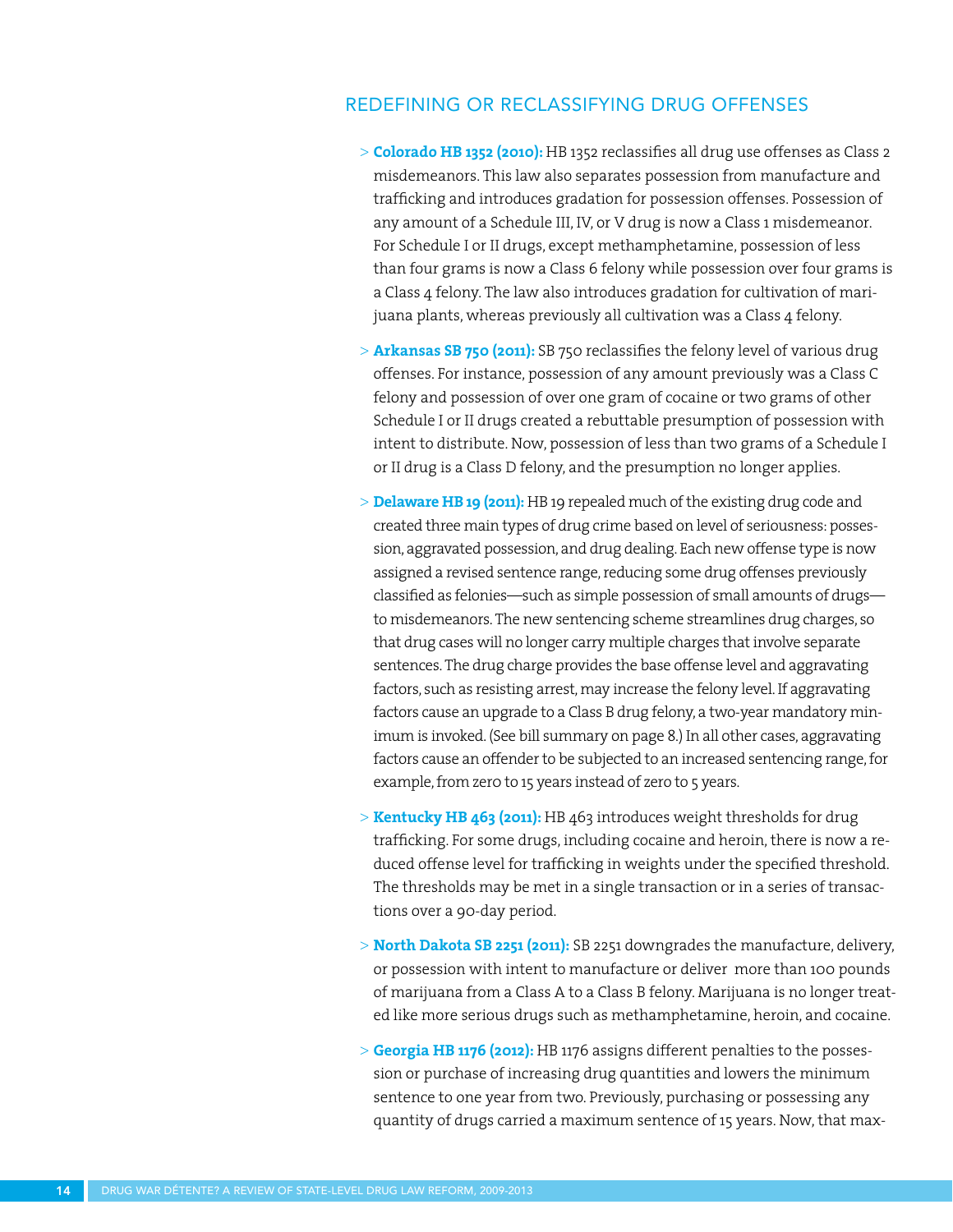imum is only imposed on those who purchase or possess four to 28 grams. Purchasing or possessing less than one gram of Schedule I or some Schedule II narcotics, or less than two grams of Schedule II non-narcotics, now carries a three-year maximum sentence. Offenses involving intermediate quantities of drugs now carry a maximum sentence of eight years.

- > **Hawaii HB 2515 (2012):** HB 2515 reduces the maximum probation sentence for Class B and C drug felonies from five to four years. The law argues that since the risk of recidivism is highest during the first two years of probation, the minimal additional benefit to public safety is not worth the costs of the final year of probation.
- > **Colorado SB 250 (2013):** SB 250 removes drug crimes from the state's general felony classification and sentencing grid and creates a new stand-alone classification scheme. Each level is assigned a presumptive sentencing range, and some levels are assigned an aggravated sentencing range that applies when an aggravating factor (such as, if the offense was committed while on probation or parole) is involved. The law classifies all felony possession as the lowest drug felony level.
- > **Indiana HB 1006 (2013):** HB 1006 expands Indiana's felony classification scheme from four levels to six. One result is that drug crimes are now subject to more graduated sentencing. Possession of marijuana and other low-level drug offenses are now misdemeanors, and possession of small amounts of more serious drugs were reduced to less serious felonies.
- > **South Dakota SB 70 (2013):** SB 70 adjusts the state's offense classification structure by downgrading the felony level of many minor drug crimes. For example, possession and use are both reduced from Class 4 to Class 5 or 6 felonies, depending on the substance. At the same time, the law increases the felony level for trafficking, from Class 4 to Class 3, where the offender possessed items indicative of large-scale drug dealing.

#### ALTERING SENTENCE PRESUMPTIONS

- > **Kentucky HB 463 (2011):** HB 463 grants a sentence of presumptive probation to first-time lower-level trafficking offenders. In addition, first and second-time possession offenders who do not receive deferred prosecution must be given presumptive sentences of probation.
- > **Ohio HB 86 (2011):** HB 86 removes the presumption of prison for fourth and fifth degree drug trafficking, which includes trafficking small quantities of marijuana, cocaine, heroin, and LSD. These changes were made in an effort to more closely align drug sentencing with sentencing for other crimes.
- > **Colorado SB 250 (2013):** SB 250 establishes a presumption that low-level felony drug offenders be sentenced to a community-based sanction. A judge may sentence convicted offenders to incarceration only after showing that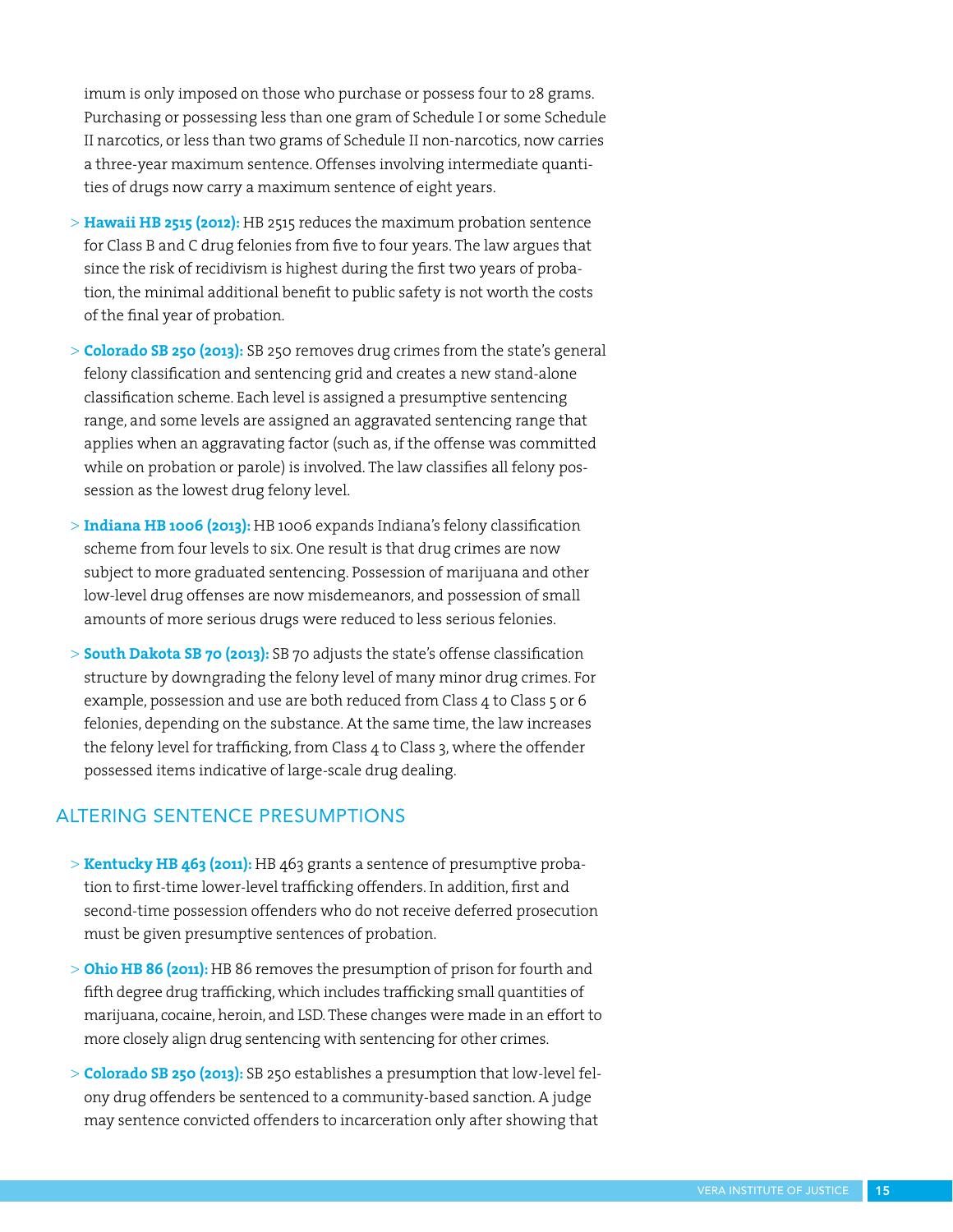community-based sanctions have been tried and failed, would fail if they were tried, or present an unacceptable risk to society. The law explicitly states that high-risk offenders can be successfully managed in the community with proper supervision and programming and should not be excluded from consideration. The law also directs the probation department to assess all probationers and to place all high-risk offenders in an intensive supervision program. The court may also make residential drug treatment a condition of probation.

- > **Oregon HB 3194 (2013):** HB 3194 introduces presumptive sentences of probation for marijuana offenses and driving with a suspended license by placing these offenses in a different part of the sentencing grid. The Oregon sentencing grid assigns presumptive sentencing ranges according to a person's criminal history and the seriousness of the crime. Each offense is given a "crime seriousness" ranking from one to 11. HB 3194 downgraded the crime seriousness ranking of the aforementioned offenses from six to four.
- > **South Dakota SB 70 (2013):** SB 70 mandates that most Class 5 and 6 felonies carry a presumptive sentence of probation, from which a judge may depart only if there are aggravating circumstances present that pose a significant risk to the public. The offenses excluded from presumptive probation are certain violent offenses, certain offenses against children, some offenses committed by inmates, and felony possession of marijuana with intent to distribute.

#### REFORMING MARIJUANA LAWS

- > **California SB 1449 (2010):** SB 1449 converts criminal misdemeanor possession of less than 28.5 grams of marijuana to an infraction on par with a traffic ticket. The infraction, like the previous misdemeanor, is punishable by a \$100 fine.
- > **Connecticut SB 1014 (2011):** SB 1014 decriminalizes possession of less than one-half ounce of marijuana for personal use. Previously, defendants convicted of the offense were subject to a possible prison term and fine. Under the new law, the offense is now a non-criminal infraction subject to a fine and no jail time or criminal record. Third time offenders who plead guilty or enter a no contest plea must enroll in a drug treatment program at their own expense. The law also reduces, from a crime to an infraction, the penalty for actions involving drug paraphernalia related to the use of less than one-half ounce of marijuana.
- > **Colorado Amendment 64 (2012):** Amendment 64 legalizes the possession, sale, and transfer of up to an ounce of marijuana for personal use in non-public areas. This amendment also legalizes the cultivation of up to six plants for personal use, three of which may be mature and flowering. The amendment only applies to those aged 21 or older. It also legalizes purchase and sale of up to one ounce of marijuana from licensed dispensaries.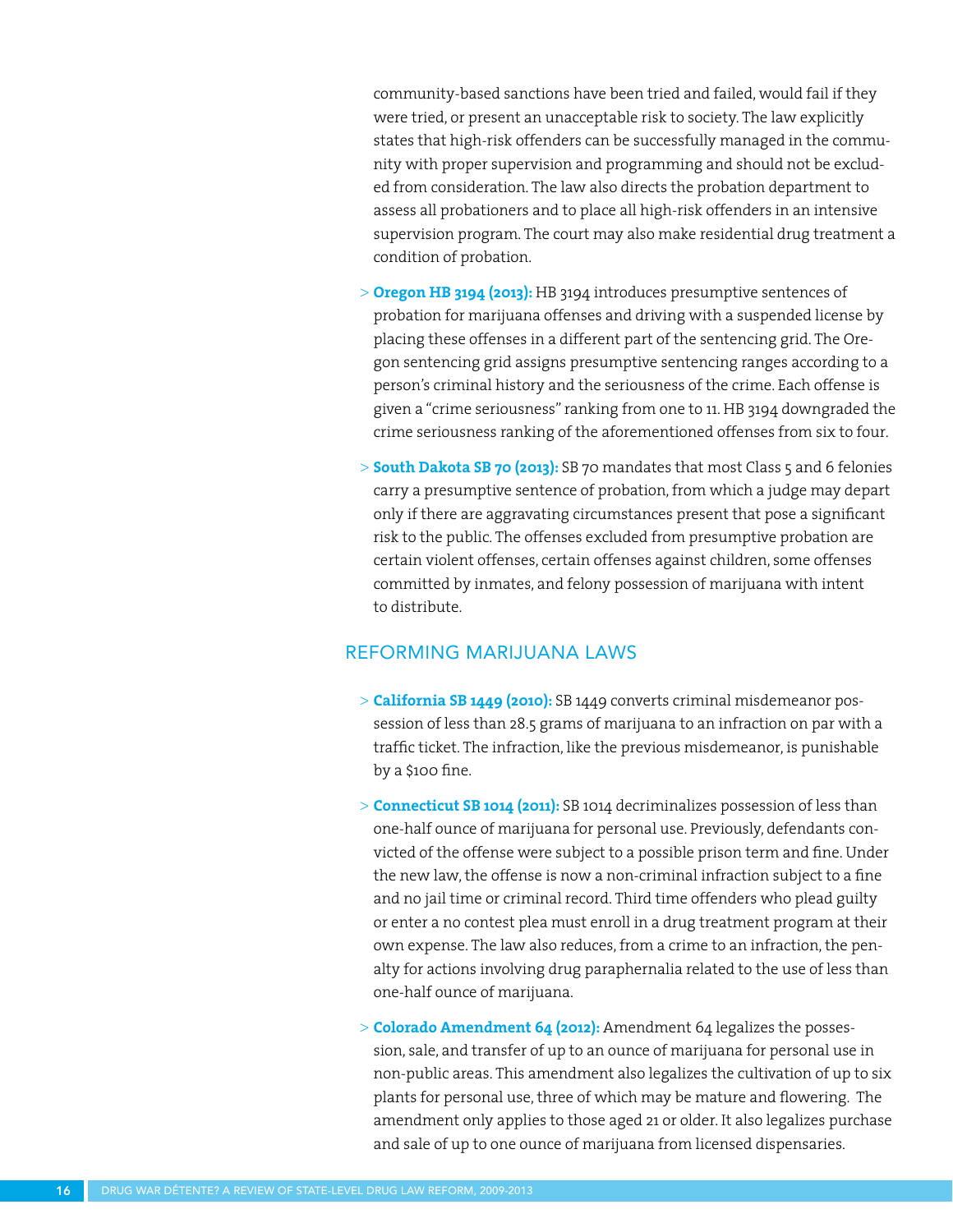- > **Washington Initiative 502 (2012):** Initiative 502 legalizes and regulates the possession and distribution of marijuana. Those at least aged 21 may possess for personal use up to one ounce of marijuana, 16 ounces of a marijuana-infused solid, and 72 ounces of a marijuana-infused liquid.
- > **Vermont H 200 (2013):** H 200 decriminalizes possession of up to one ounce of marijuana and up to five grams of hashish, treating it instead as a civil violation punishable by a fine. For those aged 21 and older, possession of under an ounce remains a civil violation no matter how many subsequent offenses are entered. The bill also adds a presumption of diversion for certain first-time possession defendants. Municipalities are permitted to regulate the use of marijuana in public places, with fines collected to be used to fund diversion and drug enforcement programs.

### Expanding access to early release mechanisms

Based on research demonstrating that prison terms can be reduced without an increase in recidivism, some states have passed laws which allow for the accelerated release of incarcerated drug offenders—by either expanding opportunities to earn good time credits upon successful completion of drug treatment or by advancing parole eligibility dates for certain classes of drug offenders.<sup>16</sup>

- > **Kentucky HB 564 (2010):** HB 564 establishes a good time sentence credit of 90 days to be awarded to any inmate who completes a drug treatment program of at least six months in duration. Previously, only a good time credit of 60 days was available for completion of an educational program, such as earning a GED or college degree.
- > **Massachusetts S 2538 (2010):** S 2538 makes certain drug offenders serving mandatory minimum sentences in county facilities eligible for parole after serving 50 percent of their maximum sentences. Offenders who used a weapon or threatened violence, served as a ringleader, or sold drugs to a minor remain ineligible for parole.
- > **Michigan HB 4920 (2010):**<sup>17</sup> HB 4920 retroactively extends sentencing and parole eligibility provisions to certain drug offenders whose offenses occurred prior to March 1, 2003 (before the effective date of sweeping drug sentencing reforms enacted through Public Act 670 of 2002) but were convicted and sentenced under previous drug penalty provisions. The retroactivity clause of the 2002 amendment only applied to those already convicted of the drug offenses at issue, not to those with pending charges. This legislation closes this loophole so that these offenders are no longer at an unintended disadvantage when compared to other similar drug offend-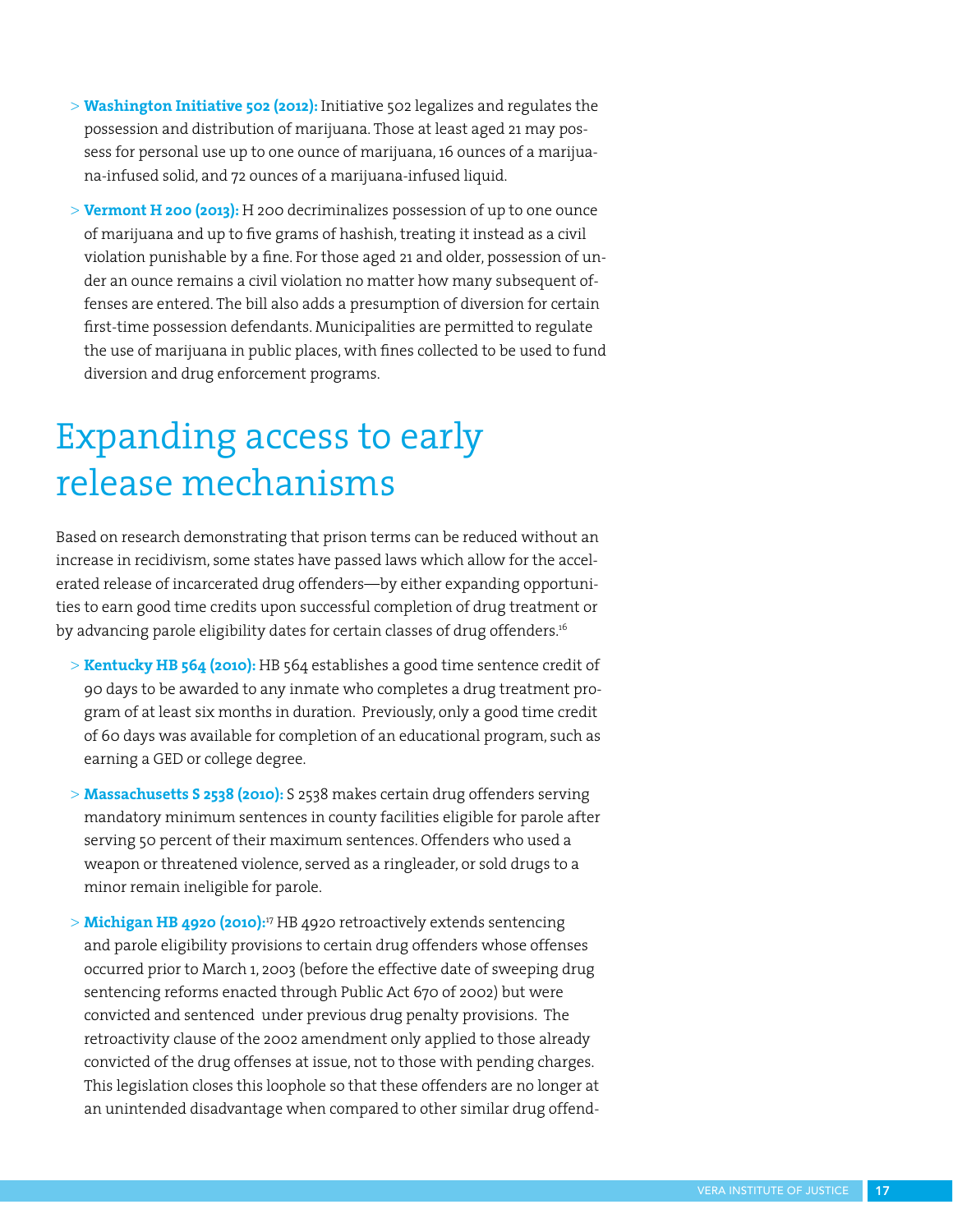ers. Now, for example, an individual sentenced to a life sentence or a term of years under the previous law for manufacturing, creating, delivering, or possessing with intent to manufacture, create or deliver, more than 1000 grams (or, prior to March 1, 2003, more than 650 grams) of a Schedule 1 or 2 narcotic or cocaine, is now eligible for parole at 15, 17.5, or 20 years, depending on if the individual has as a prior serious offense and whether the individual cooperated with law enforcement. Thus, if individuals without prior serious offenses were sentenced to 25-30 years, they are now eligible for parole after serving 17.5 years.

# Expanding or strengthening community corrections

In an effort to expand or strengthen community-based responses to drug offenses, states have enacted laws to (1) increase early deferred prosecution options for drug defendants; (2) expand community-based drug sentencing options; (3) increase the use of incentives in drug offender supervision; (4) expand, strengthen, promote, or better regulate drug courts—a type of problem-solving court focused on providing safe and effective treatment and supervision in the community to eligible defendants; and (5) expand the availability of, or advise investment in, drug treatment programs.

### INCREASING AVAILABILITY OF DEFERRED PROSECUTION FOR DRUG DEFENDANTS

- > **Kentucky HB 463 (2011):** HB 463 creates a deferred prosecution program for first and second-time possession defendants. In order to enter the program, eligible defendants must request the program, and the prosecutor must agree and set individual terms. A prosecutor may deny entry only after putting forth substantial and compelling reasons why a defendant should not receive the benefit of deferred prosecution. Deferred prosecution is the preferred alternative for first-time defendants, and first and second-time offenders who are denied deferred prosecution must be given a presumptive sentence of probation. Upon completing the deferred prosecution program, the charges are dismissed and all related criminal records are sealed.
- > **North Carolina HB 642 (2011):** HB 642 expands eligibility for the deferred prosecution program to all first-time felony drug possession defendants. Previously, the program was available only to those charged with misdemeanor possession or felony possession of less than one ounce of cocaine. The law requires that all eligible defendants participate in the program.
- > **Ohio HB 86 (2011):** HB 86 broadens the scope of "intervention in lieu of conviction"—a deferred prosecution program available to defendants whose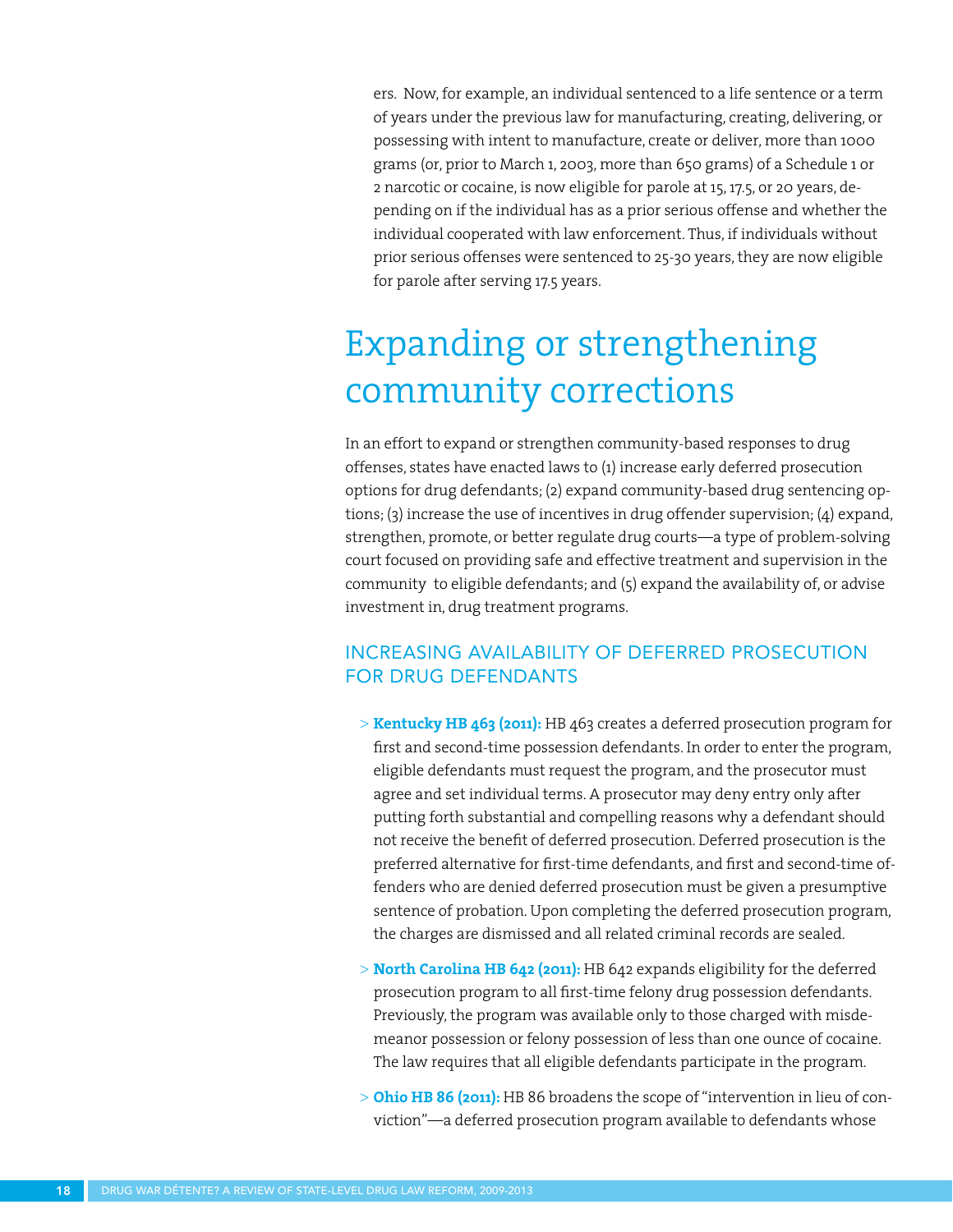drug use contributed to the commission of an offense. Additional offenses, such as low-level trafficking and possession, are now eligible. The law also expands eligibility, with the prosecutor's consent, to those with a prior nonviolent felony. Previously, any prior felony plea or conviction disqualified a person from participation.

> **Arizona HB 2374 (2012):** HB 2374 broadens eligibility for deferred prosecution. Before this law, anyone with a prior felony conviction or who had previously been granted a deferred prosecution was ineligible. Now, a prior felony is disqualifying only if it is serious or dangerous, and individuals may participate in deferred prosecution more than once. Defendants become ineligible after three prior convictions for possession of a controlled substance or possession of drug paraphernalia.

#### EXPANDING COMMUNITY-BASED SENTENCING OPTIONS

- > **Colorado HB 1338 (2010):** HB 1338 expands eligibility for probation. Previously, two prior felony convictions rendered an offender ineligible for probation on a third or subsequent offense except with the prosecutor's consent in certain limited circumstances. Now, consent is only required if the current or a prior felony is among a list of very serious offenses, such as murder, kidnapping, and arson.
- > **Kansas HB 2318 (2012):** HB 2318 expands sentencing options for low-level drug possession and dealing offenders with one prior conviction. Previously, these crimes carried presumptive prison sentences and a judge could only depart upon stating specific findings. This law puts these offenses into a new category in Kansas's sentencing grid, which allows a judge to impose probation or drug treatment without making specific findings. Eligible possession offenders must be placed in a drug treatment program if they are identified as high risk following a drug abuse assessment and moderate or high-risk following a criminal risk-need assessment.
- > **West Virginia SB 371 (2013):** SB 371 creates a new drug treatment program for felony drug offenders who (1) are determined by a risk and needs assessment to be at high risk to reoffend and in high need of treatment and (2) would otherwise be incarcerated. Participants who violate the conditions of treatment supervision are subject to up to 30 days of incarceration. Drug offenders whose felonies involved firearms, a minor victim, or violence against a person are ineligible.

#### INCREASING THE USE OF INCENTIVES

> **New York S 56-B (2009):** This law allows defendants charged with a Class B, C, D, or E felony who enter a guilty plea and successfully complete an alcohol or substance abuse treatment program to withdraw the guilty plea in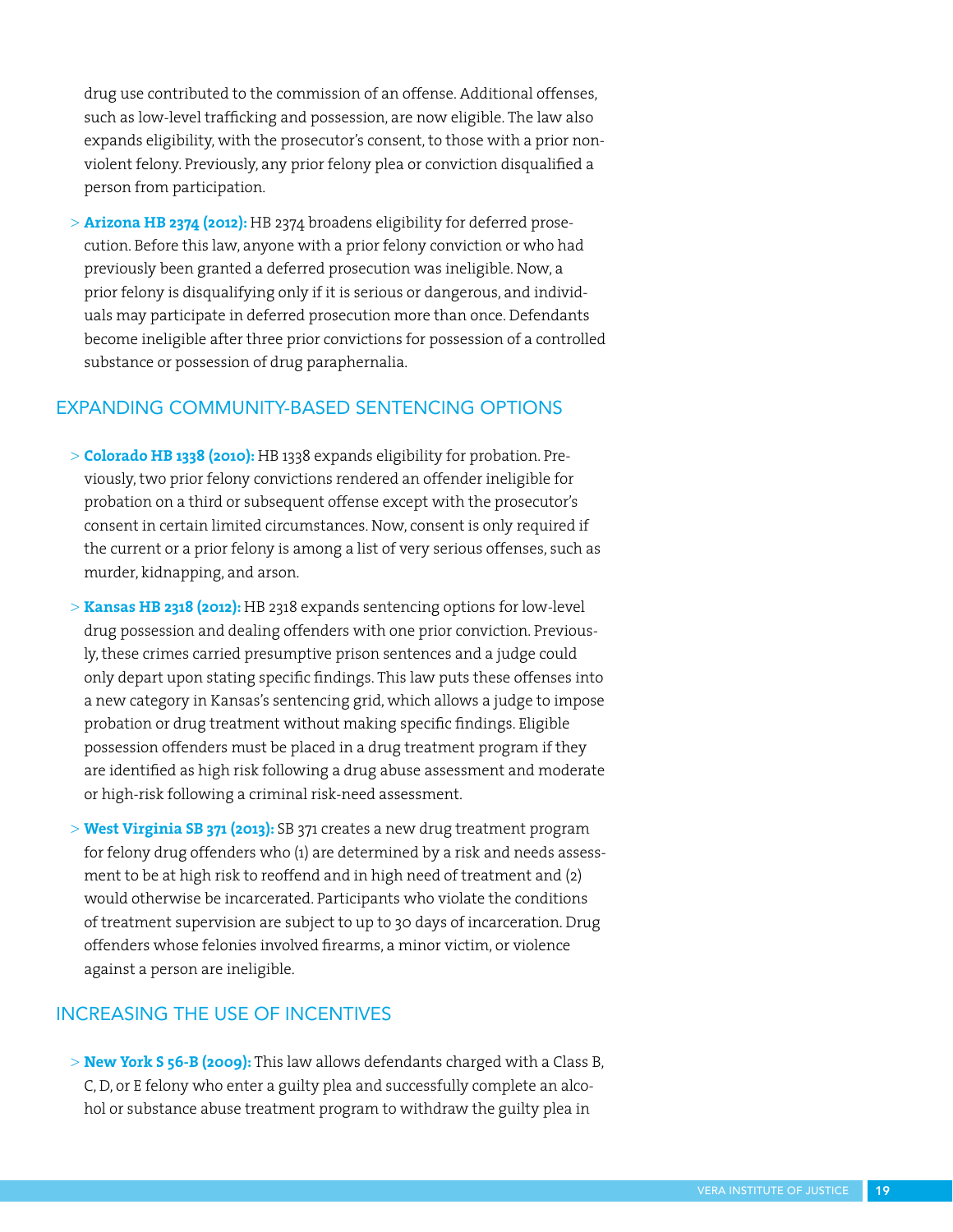exchange for a misdemeanor conviction or have the indictment dismissed, depending on the terms of the initial agreement to enter the treatment program. The defendant is not required to first enter a guilty plea if doing so would likely lead to severe collateral consequences, such as deportation.

> **Colorado SB 250 (2013):** SB 250 requires that a felony conviction for certain low-level drug offenses (particularly possession) be vacated in favor of a misdemeanor conviction if the offender successfully completes probation or another community-based sentence. The measure is designed as an incentive for offenders to remain compliant and to reduce the negative consequences of a felony conviction. The provision does not apply to offenders who have previously been convicted of two or more felony drug crimes or any crime of violence.

#### EXPANDING THE AVAILABILITY OF DRUG COURTS

- > **Alabama HB 348 (2010):** HB 348 provides general guidelines for drug courts across Alabama. Previously, the Administrative Office of Courts administered drug court programs throughout the state. Now, the presiding judge of every judicial circuit may create a drug court, with the consent of the local district attorney, and establish procedures by which they will run. The law also authorizes the use of incentives for compliance.
- > **Indiana HB 1271 (2010):** HB 1271 authorizes city and county courts to establish drug courts. The law specifies eligibility criteria for offenders, provides for a certification mechanism, and prohibits non-certified courts from collecting fees.
- > **Oklahoma HB 3158 (2010):** HB 3158 allows for a six-month extension of drug court supervision. Active drug court participation ranges from six to 24 months and was previously followed by a six to 12 month period of supervision. Now, the period of supervision may be extended by six months, allowing offenders additional time to complete their programs.
- > **Pennsylvania SB 383 (2010):** SB 383 authorizes local courts to establish drug courts and adopt rules to administer them. The state supreme court may appoint a drug court coordinator to provide technical assistance and draft guidelines.
- > **South Carolina S 1154 (2010):** S 1154 extends drug court eligibility to drug defendants on probation or parole for a previous nonviolent offense. These defendants were previously barred from drug court participation.
- > **Arkansas SB 750 (2011):** SB 750 expands drug court eligibility to certain defendants with a violent criminal history who were previously excluded from drug court participation. It does so by narrowing the definition of a violent offense to that which involves a weapon, the use of deadly force, or death or serious injury.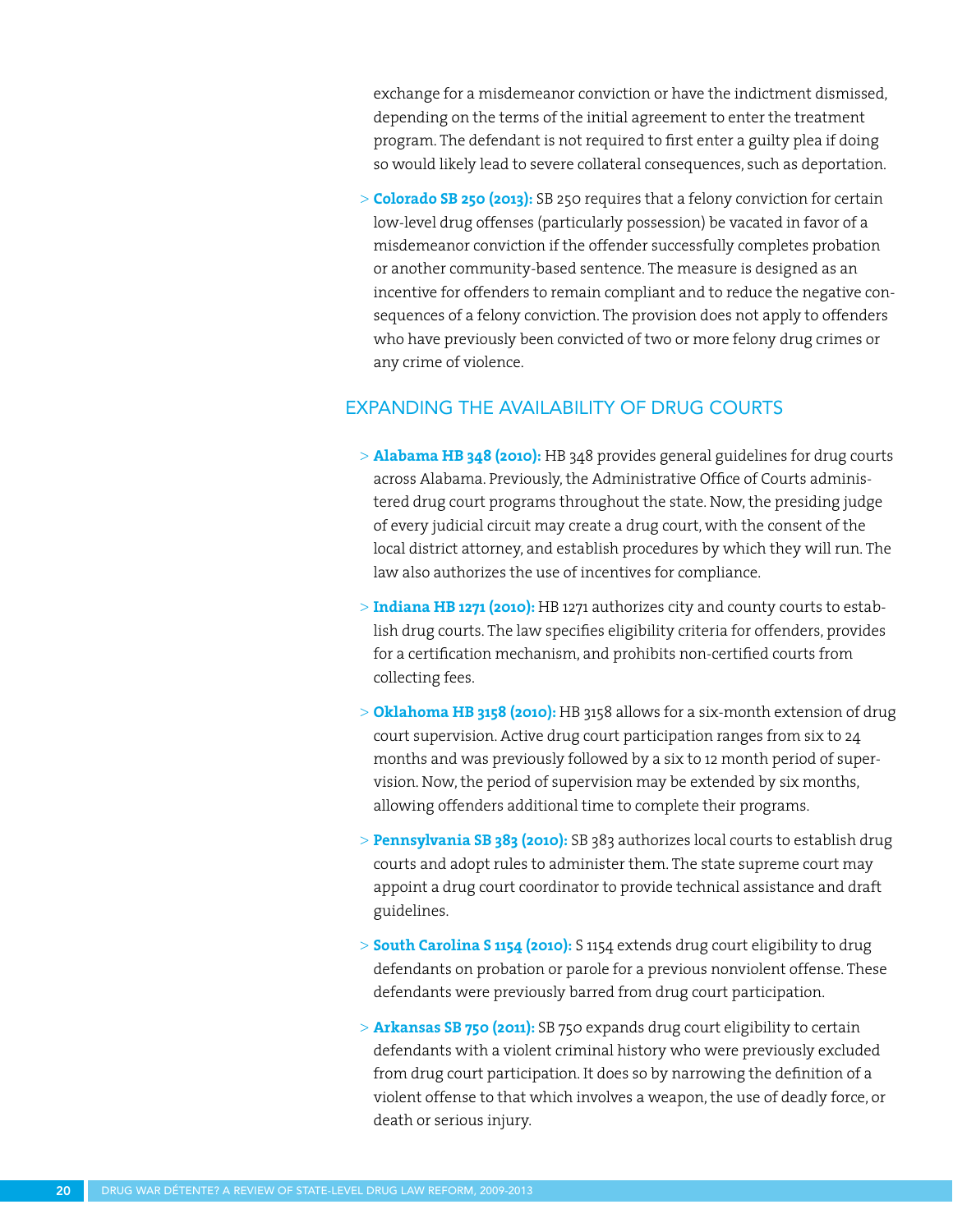- > **Florida SB 400 (2011):** SB 400 expands eligibility for post-adjudication drug courts by allowing offenders with more sentencing points to participate. Sentencing points are used to determine an appropriate penalty and are based on the offense level, the presence and extent of injury to the victim, and offender's prior record. SB 400 permits drug court participation by offenders with 60 or fewer sentencing points. Previously, only those with 52 or fewer points were eligible.
- > **Idaho HB 225 (2011)**: HB 225 expands eligibility for drug courts to defendants charged with certain violent crimes. Previously, a current charge or past conviction for a violent crime was a complete bar to entering drug court. Now, such defendants may do so with the consent of the prosecuting attorney and drug court team.
- > **Georgia HB 1176 (2012):** HB 1176 requires the Judicial Council of Georgia to establish policies and practices for drug courts (and mental health courts), including the use of risk and needs assessments to identify the likelihood of recidivism and to ensure resources are focused on the highest-risk offenders. The bill also creates a certification and review process for drug courts. With minor exceptions, funding is limited to certified programs.
- > **New Hampshire HB 1665 (2012):** This law authorizes a superior or circuit court to implement one or more drug courts. Drug courts may convene a local steering committee of community leaders to provide it with support.
- > **New Jersey S 881 (2012):** S 881 expands eligibility for the special probation program, otherwise known as the drug court program. Previously, a judge had to make specific findings in relation to each eligibility requirement in order to place a defendant in drug court. Now, a judge may place a defendant in the program even when some eligibility criteria are not met but it is determined that the individual may still benefit from treatment. This law also removes a prosecutor's ability to exclude persons with two or more prior felony convictions. However, those with a history of very serious crimes, such as murder and kidnapping, remain ineligible for special probation.
- > **Indiana HB 1016 (2013):** HB 1016 expands the availability of problem-solving courts such as drug courts by allowing a person to be referred as a condition of a misdemeanor sentence. In addition, an offender may now be referred to a problem-solving court as a condition of a program authorized by a county sheriff or the Indiana Department of Corrections.
- > **South Dakota SB 70 (2013):** SB 70 authorizes any criminal court in the state to create a drug court. The law also establishes and directs an advisory council to design the basic framework and conditions for eligibility for drug courts.
- > **West Virginia SB 371 (2013):** SB 371 requires every judicial district in the state to establish a drug court by July 1, 2016.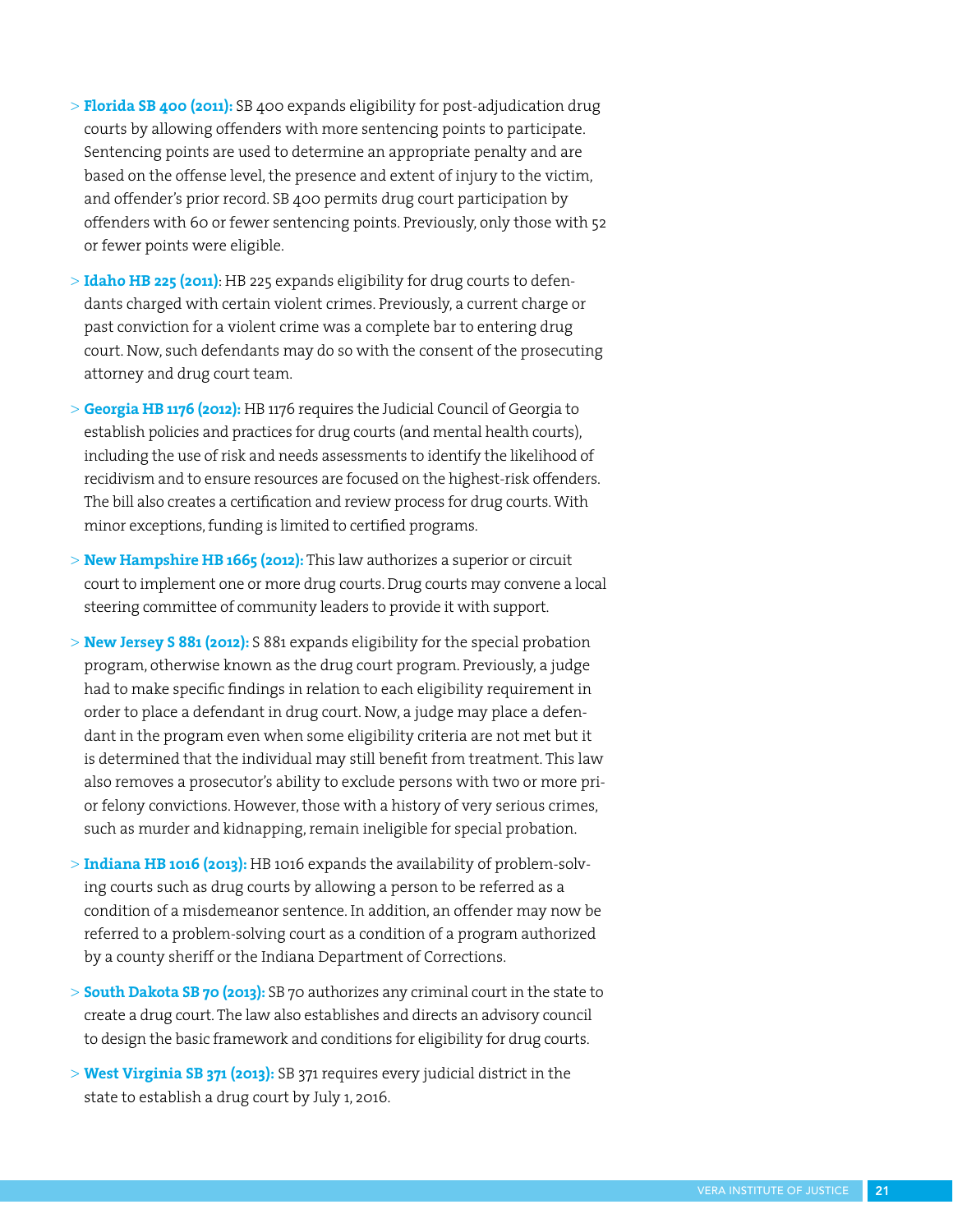### EXPANDING THE AVAILABILITY OF DRUG TREATMENT PROGRAMS

- > **Kentucky HB 463 (2011):** HB 463 permits the court to request a risk and needs assessment for any person convicted of a drug possession offense. The court may then order an offender to complete a treatment or recovery program if the assessor recommends it. If at any time the offender is or becomes unwilling to participate, the court may withdraw the treatment order and enter a custodial sentence.
- > **Georgia HB 742 (2012):** HB 742 is an appropriations bill that invests savings generated by sentencing changes in HB 1176 (see pages 8, 14, and 21) into new Residential Substance Abuse Treatment programs, a six-to-nine-month program for probationers and inmates in need of intensive substance abuse treatment who are nearing the end of their sentences.
- > **Kentucky HB 265 (2012):** HB 265 appropriates over \$6.7 million for new substance abuse treatment programs. The law specifies that actual expenditures may not exceed the potential savings in prison costs as a result of drug sentencing changes made in HB 463 (see pages 10, 15, 18, 22).

# Ameliorating collateral consequences

Individuals with criminal convictions are typically burdened with various civil penalties or restrictions that do not stem from a court's sentence but, rather, from a vast network of state and federal statutory and regulatory law as well as local policies— commonly known as "collateral consequences" of a conviction.<sup>18</sup> They can include temporary or permanent ineligibility for social benefits, such as public housing, food stamps, or federally-funded student aid; employment or occupational licensing restrictions; voter disenfranchisement; and for noncitizens, including permanent residents, deportation.19 These consequences can persist long after the completion of an individual sentence and often frustrate ex-offenders in their ability to move beyond their criminal records in order to reintegrate themselves as rehabilitated and contributing members of families, neighborhood, and society generally.<sup>20</sup>

As awareness of the negative effect of collateral consequences on reentry outcomes has grown, many states have made efforts to ameliorate some of those consequences, particularly for drug offenders, including on 1) creating or expanding remedies aimed at clearing—"sealing" or "expunging"—criminal records and 2) lifting certain restrictions on public benefits or licenses.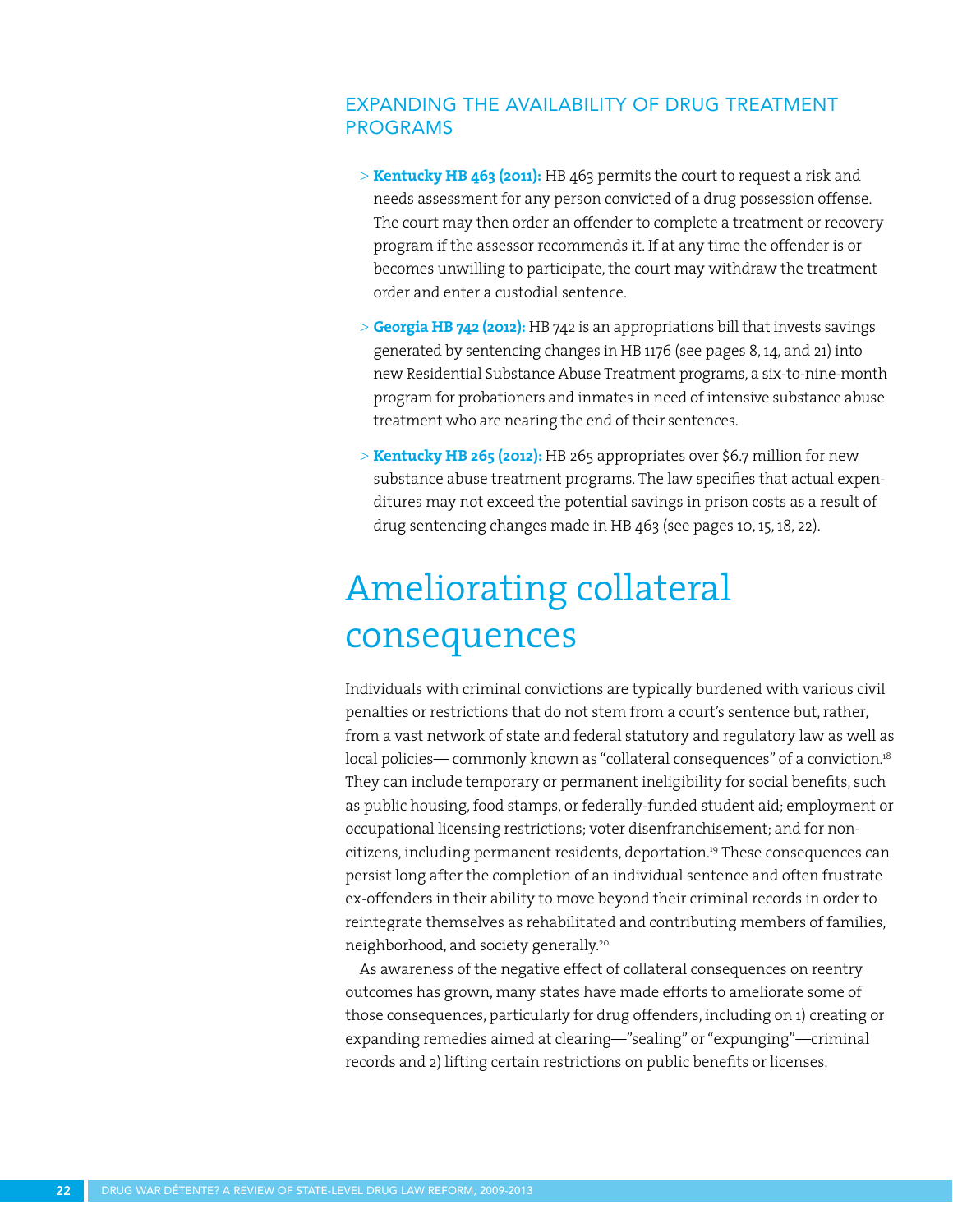### EXPANDING OPTIONS FOR SEALING OR EXPUNGING CRIMINAL RECORDS

- > **New York S 56-B (2009):** S 56-B creates a conditional criminal record sealing program. A defendant who is convicted of a controlled substance or marijuana crime and completes a judicial diversion program is eligible to have his or her criminal record sealed. In addition to the current conviction, the records of up to three prior controlled substance or marijuana misdemeanor convictions may be sealed as well. In deciding whether to seal the records, the court shall consider the circumstances and seriousness of the offense, the character of the offender, the offender's criminal history, and the impact of sealing on the offender's rehabilitation and reentry into society. If the records are sealed and the offender is subsequently rearrested, the records will be unsealed and will remain unsealed unless the offender is acquitted or the charges are dropped.
- > **Georgia HB 1176 (2012):** HB 1176 allows for certain low-level drug offense records to be sealed. Records are eligible to be sealed once a person has pled or been found guilty of low-level possession and successfully completes his or her probationary sentence. Records may also be sealed after an offender successfully completes a drug court treatment program and avoids rearrest for five years, excluding any arrest for a non-serious traffic offense.
- > **Louisiana SB 403 (2012):** SB 403 provides for the expunging of records for first-time nonviolent felony offenders convicted of distributing or possessing with intent to distribute 28 grams or less of amphetamine, methamphetamine, cocaine, oxycodone, or methadone. The offender must successfully complete an intensive incarceration program and then remain conviction free for a minimum of 19 years.<sup>21</sup> Ex-offenders are ineligible to have their records expunged if they have any pending charges.
- > **Utah HB 33 (2013):** HB 33 adds felony drug possession to the list of offenses that may be expunged. In order to be eligible, an ex-offender must wait five years, remain free of all illegal drug use, and be successfully managing any addiction, if indicated. The law also excludes drug possession convictions from a person's criminal record when eligibility for expunging other crimes is under consideration. A person's third felony possession conviction or fifth overall possession conviction cannot be expunged.

#### LIMITING RESTRICTIONS ON STATE BENEFITS AND LICENSES

> **Delaware SB 12 (2011):** SB 12 fully repeals the lifetime ban on receiving certain federal benefits for those with a felony drug conviction. Although under federal law anyone who is convicted of a drug related felony cannot receive SNAP (Supplemental Nutrition Assistance Program, formerly food stamps) and TANF (Temporary Assistance to Needy Families) benefits, states are free to pass legislation that limits the ban or eliminates it entirely.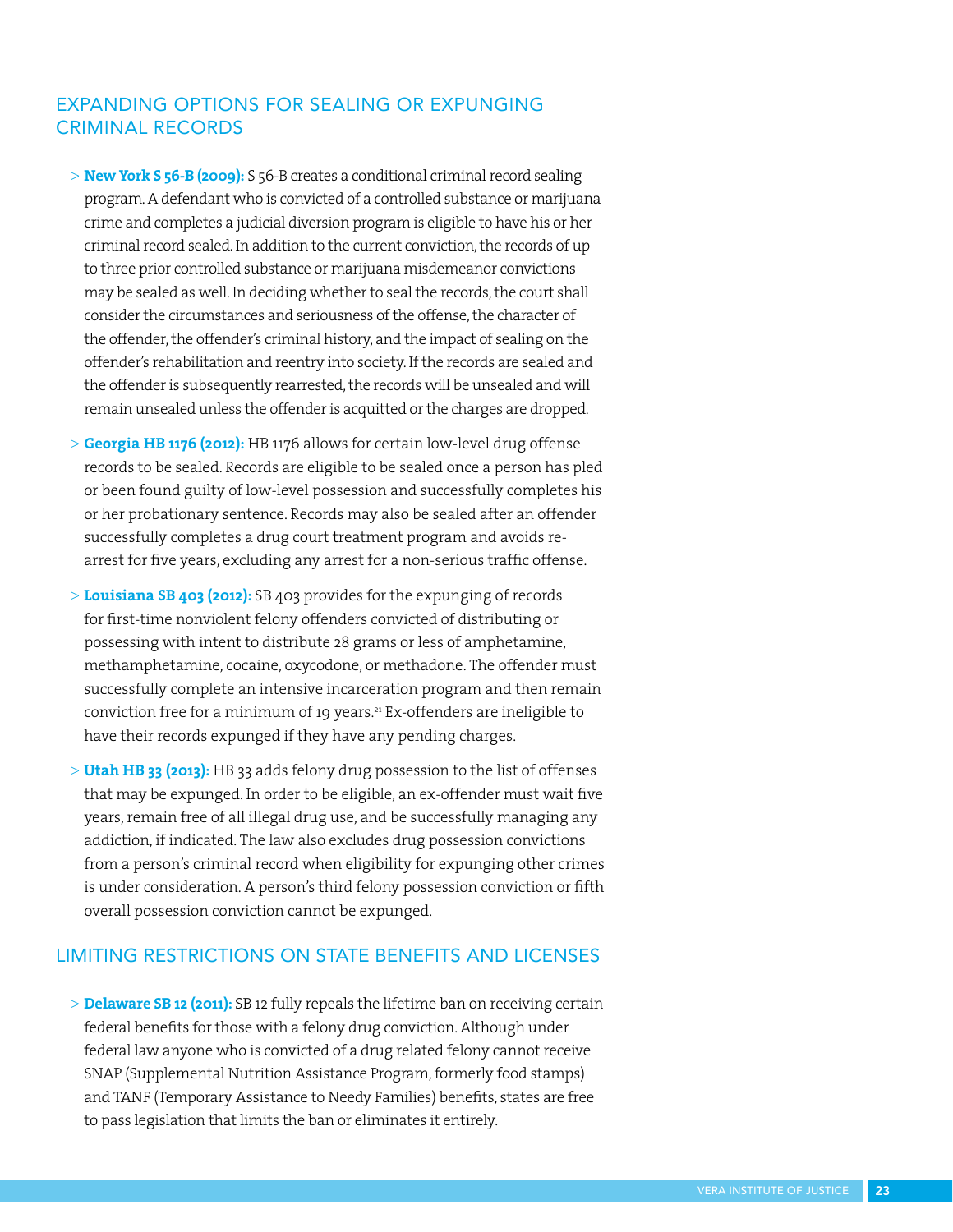> **Georgia HB 349 (2013):** HB 349 gives judges in drug and mental health courts the discretion to fully restore driving privileges or issue limited driving permits. Under Georgia law, a person's driver's license is automatically suspended for 180 days on a first drug conviction, for three years on a second drug conviction and for five years on a third drug conviction, within a five-year period. Previously, a person had to wait at least one year to apply for early reinstatement and the application was made to the Department of Driver Services, not to the court.

### Postscript: Has a new era in drug law sentencing arrived?

The legislative activity reviewed here indicates growing momentum among states to reconsider how their criminal justice systems can more effectively respond to drug offenders. These efforts may also be contributing to recent shifts in discourse and practice on the federal level. Indeed, recognizing that the U.S. Bureau of Prisons has experienced an almost ten fold increase in population since 1980—from approximately 23,779 inmates in 1980 to nearly 196,574 inmates in 2012—and that drug offenders constitute the largest portion of the system's inmates (at just over half of its year-end population in 2012), policymakers have begun to pursue reforms to lower the severity and rigidity of federal drug sentencing laws.<sup>22</sup>

An early watershed moment in this development came in 2010 when Congress unanimously passed the Fair Sentencing Act—a rare example of bipartisan legislating, which significantly reduced the excessive sentences associated with federal crack cocaine offenses.<sup>23</sup> Since then, Attorney General Eric Holder has signaled the U.S. Department of Justice's strong support of other reforms in the area , including the U.S. Sentencing Commission's recently issued guideline amendment that reduces sentences for most federal drug offenders.<sup>24</sup> And Congress has taken up consideration of a raft of new bills, which again have garnered broad bipartisan support. Among these, the Smarter Sentencing Act would lower mandatory minimum sentences for certain nonviolent drug crimes, grant judges more discretion to sentence below the mandatory minimum in other cases, and apply the Fair Sentencing Act retroactively, potentially shortening the sentences of thousands of inmates sentenced under the previous—and now discredited—crack cocaine law.<sup>25</sup> In the words of one of its chief sponsors, this legislation "takes an important step forward in reducing the financial and human cost of outdated and imprudent sentencing polices."26

Have we entered a new era of fairer and more cost-effective responses to drug-involved offenders? With state reforms well-established and the federal government following suit, indications are that there is reason to believe that we may be.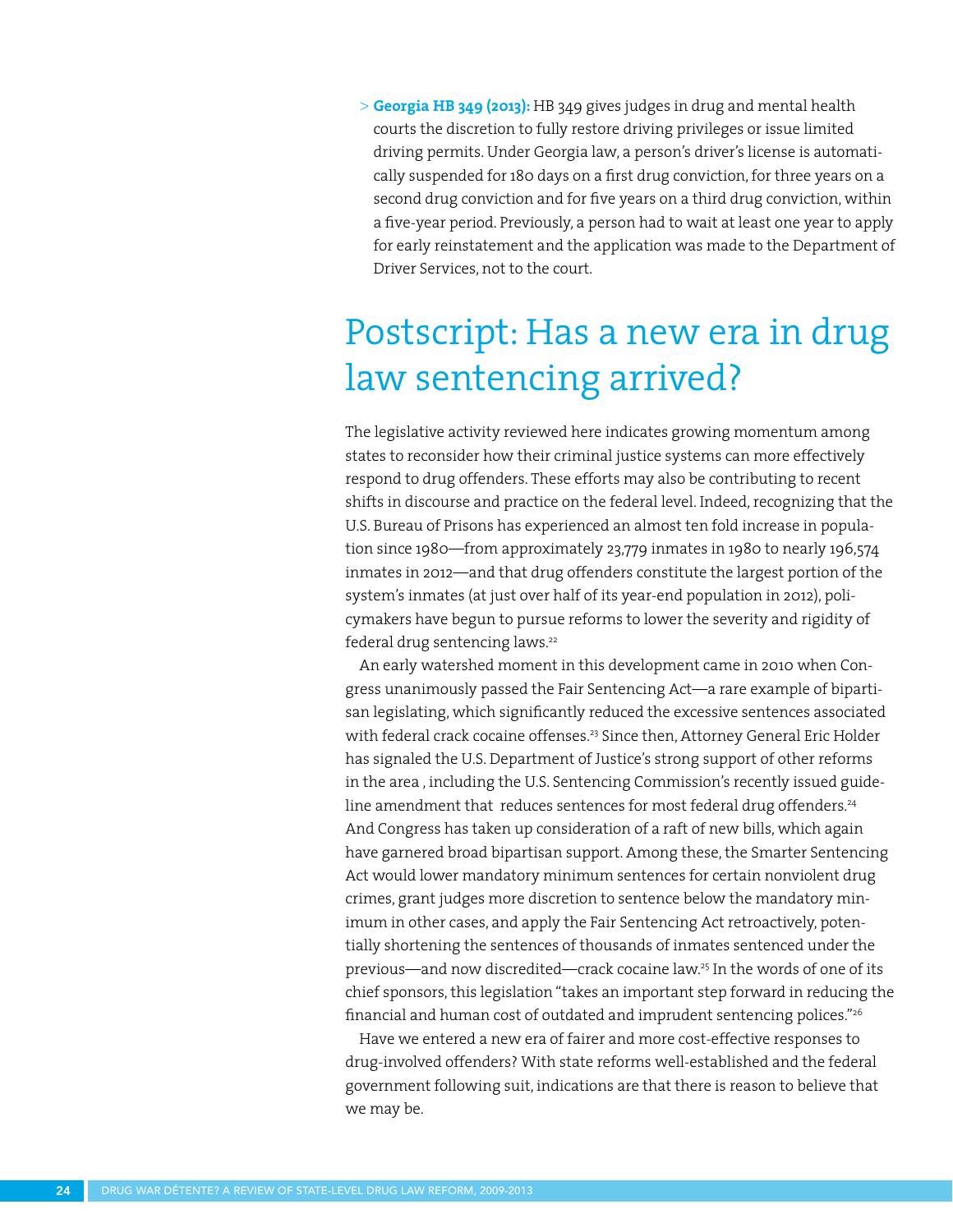### DRUG LAW REFORM LEGISLATION BY STATE, 2009-2013

| <b>STATE</b>      | <b>BILL</b>   | <b>YEAR</b> |  |  |  |  |
|-------------------|---------------|-------------|--|--|--|--|
| <b>ALABAMA</b>    | <b>HB 348</b> | 2010        |  |  |  |  |
| <b>ARIZONA</b>    | HB 2374       | 2012        |  |  |  |  |
| <b>ARKANSAS</b>   | SB 750        | 2011        |  |  |  |  |
| <b>CALIFORNIA</b> | SB 1449       | 2010        |  |  |  |  |
| COLORADO          | HB 1352       | 2010        |  |  |  |  |
| <b>COLORADO</b>   | HB 1338       | 2010        |  |  |  |  |
| <b>COLORADO</b>   | SB 96         | 2011        |  |  |  |  |
| COLORADO          | Amendment 64  | 2012        |  |  |  |  |
| <b>COLORADO</b>   | <b>SB 250</b> | 2013        |  |  |  |  |
| CONNECTICUT       | SB 1014       | 2011        |  |  |  |  |
| <b>DELAWARE</b>   | <b>HB 19</b>  | 2011        |  |  |  |  |
| <b>DELAWARE</b>   | <b>SB 12</b>  | 2011        |  |  |  |  |
| <b>FLORIDA</b>    | <b>SB 400</b> | 2011        |  |  |  |  |
| <b>GEORGIA</b>    | HB 1176       | 2012        |  |  |  |  |
| <b>GEORGIA</b>    | <b>HB 742</b> | 2012        |  |  |  |  |
| GEORGIA           | HB 349        | 2013        |  |  |  |  |
| <b>HAWAII</b>     | HB 2515       | 2012        |  |  |  |  |
| <b>HAWAII</b>     | SB 68         | 2013        |  |  |  |  |
| <b>IDAHO</b>      | <b>HB 225</b> | 2011        |  |  |  |  |
| <b>INDIANA</b>    | HB 1271       | 2010        |  |  |  |  |
| <b>INDIANA</b>    | HB 1006       | 2013        |  |  |  |  |
| <b>INDIANA</b>    | HB 1016       | 2013        |  |  |  |  |
| <b>KANSAS</b>     | HB 2318       | 2012        |  |  |  |  |
| <b>KENTUCKY</b>   | HB 564        | 2010        |  |  |  |  |
| <b>KENTUCKY</b>   | <b>HB 463</b> | 2011        |  |  |  |  |
| <b>KENTUCKY</b>   | HB 265        | 2012        |  |  |  |  |

| STATE                 | <b>BILL</b>    | <b>YEAR</b> |  |  |  |  |
|-----------------------|----------------|-------------|--|--|--|--|
| LOUISIANA             | SB 403         | 2012        |  |  |  |  |
| <b>MASSACHUSETTS</b>  | S 2538         | 2010        |  |  |  |  |
| <b>MASSACHUSETTS</b>  | H 3818         | 2012        |  |  |  |  |
| MICHIGAN              | HB 4919        | 2010        |  |  |  |  |
| MICHIGAN              | HB 4920        | 2010        |  |  |  |  |
| MINNESOTA             | SF 802         | 2009        |  |  |  |  |
| MISSOURI              | SB 628         | 2012        |  |  |  |  |
| <b>NEW HAMPSHIRE</b>  | HB 1665        | 2012        |  |  |  |  |
| NEW JERSEY            | SB 1866        | 2009        |  |  |  |  |
| <b>NEW JERSEY</b>     | S 881          | 2012        |  |  |  |  |
| NEW YORK              | S 56-B         | 2009        |  |  |  |  |
| NORTH CAROLINA        | HB 642         | 2011        |  |  |  |  |
| NORTH DAKOTA          | SB 2251        | 2011        |  |  |  |  |
| OHIO                  | <b>HB 86</b>   | 2011        |  |  |  |  |
| OKLAHOMA              | HB 3158        | 2010        |  |  |  |  |
| OKLAHOMA              | HB 3052        | 2012        |  |  |  |  |
| OREGON                | HB 3194        | 2013        |  |  |  |  |
| PENNSYLVANIA          | SB 383         | 2010        |  |  |  |  |
| PENNSYLVANIA          | SB 100         | 2012        |  |  |  |  |
| RHODE ISLAND          | SB 39aa        | 2009        |  |  |  |  |
| <b>SOUTH CAROLINA</b> | S 1154         | 2010        |  |  |  |  |
| SOUTH DAKOTA          | <b>SB 70</b>   | 2013        |  |  |  |  |
| <b>UTAH</b>           | HB 33          | 2013        |  |  |  |  |
| <b>VERMONT</b>        | H 200          | 2013        |  |  |  |  |
| <b>WASHINGTON</b>     | Initiative 502 | 2012        |  |  |  |  |
| WEST VIRGINIA         | SB 371         | 2013        |  |  |  |  |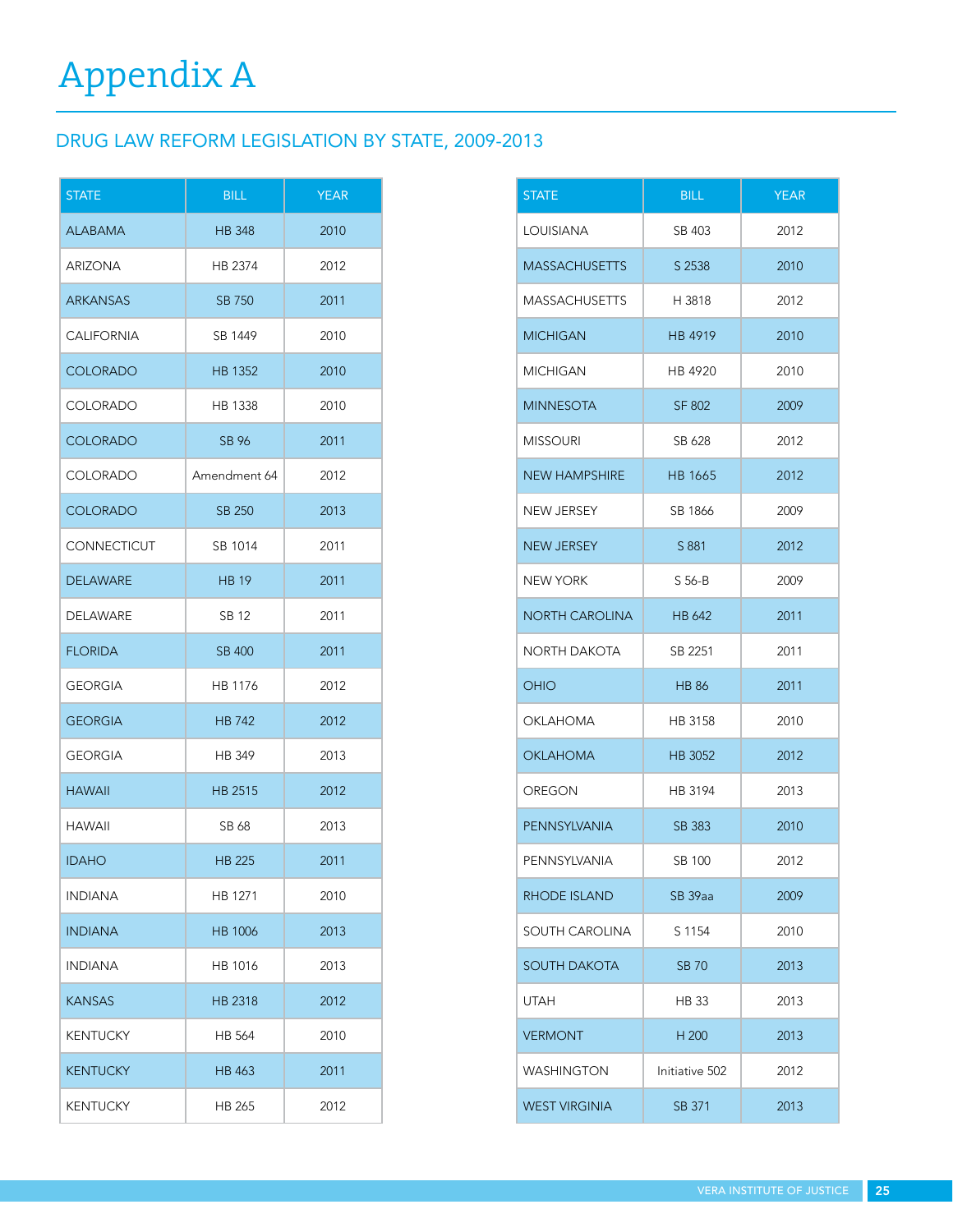# Appendix B

### DRUG LAW REFORM LEGISLATION BY TYPE, 2009-2013

|                  | REPEALING OR LIMITING MANDATORY PENALTIES                                               |                             |                                                                                                 |                                           |                                                             | <b>MODIFYING DRUG</b><br><b>SENTENCING SCHEMES</b> |                                            |
|------------------|-----------------------------------------------------------------------------------------|-----------------------------|-------------------------------------------------------------------------------------------------|-------------------------------------------|-------------------------------------------------------------|----------------------------------------------------|--------------------------------------------|
| <b>STATE</b>     | <b>REPEALS OR</b><br><b>SHORTENS</b><br><b>MANDATORY</b><br><b>MINIMUM</b><br>SENTENCES | SCHOOL ZONE<br>ENHANCEMENTS | <b>LIMITS AUTOMATIC SENTENCE</b><br><b>ENHANCEMENTS</b><br>HABITUAL<br>OFFENDER<br>ENHANCEMENTS | ENHANCES<br>JUDICIAL<br><b>DISCRETION</b> | <b>REDEFINES OR</b><br><b>RECLASSIFIES</b><br>DRUG OFFENSES | ALTERS<br>SENTENCE<br><b>PRESUMPTIONS</b>          | <b>REFORMS</b><br><b>MARIJUANA</b><br>LAWS |
| ALABAMA          |                                                                                         |                             |                                                                                                 |                                           |                                                             |                                                    |                                            |
| ARIZONA          |                                                                                         |                             |                                                                                                 |                                           |                                                             |                                                    |                                            |
| ARKANSAS         | $\bullet$                                                                               |                             |                                                                                                 |                                           | $\bullet$                                                   |                                                    |                                            |
| CALIFORNIA       |                                                                                         |                             |                                                                                                 |                                           |                                                             |                                                    | $\bullet$                                  |
| COLORADO         | $\bullet$                                                                               |                             | $\bullet$                                                                                       |                                           | $\bullet$ $\bullet$                                         | $\bullet$                                          | $\bullet$                                  |
| CONNECTICUT      |                                                                                         |                             |                                                                                                 |                                           |                                                             |                                                    | $\bullet$                                  |
| DELAWARE         | $\bullet$                                                                               | $\bullet$                   |                                                                                                 |                                           | $\bullet$                                                   |                                                    |                                            |
| <b>FLORIDA</b>   |                                                                                         |                             |                                                                                                 |                                           |                                                             |                                                    |                                            |
| <b>GEORGIA</b>   | $\bullet$                                                                               |                             | $\bullet$                                                                                       | $\bullet$                                 | $\bullet$                                                   |                                                    |                                            |
| HAWAII           |                                                                                         |                             |                                                                                                 | $\bullet\bullet$                          | $\bullet$                                                   |                                                    |                                            |
| <b>IDAHO</b>     |                                                                                         |                             |                                                                                                 |                                           |                                                             |                                                    |                                            |
| <b>INDIANA</b>   |                                                                                         | $\bullet$                   |                                                                                                 | $\bullet$                                 | $\bullet$                                                   |                                                    |                                            |
| KANSAS           |                                                                                         |                             |                                                                                                 |                                           |                                                             |                                                    |                                            |
| KENTUCKY         |                                                                                         | $\bullet$                   | $\bullet$                                                                                       |                                           | $\bullet$                                                   | $\bullet$                                          |                                            |
| LOUISIANA        |                                                                                         |                             |                                                                                                 |                                           |                                                             |                                                    |                                            |
| MASSACHUSETTS    | $\bullet$                                                                               | $\bullet$                   |                                                                                                 |                                           |                                                             |                                                    |                                            |
| <b>MICHIGAN</b>  |                                                                                         |                             |                                                                                                 |                                           |                                                             |                                                    |                                            |
| <b>MINNESOTA</b> |                                                                                         |                             |                                                                                                 | $\bullet$                                 |                                                             |                                                    |                                            |
| <b>MISSOURI</b>  | $\bullet$                                                                               |                             |                                                                                                 |                                           |                                                             |                                                    |                                            |
| NEW HAMPSHIRE    |                                                                                         |                             |                                                                                                 |                                           |                                                             |                                                    |                                            |
| NEW JERSEY       |                                                                                         |                             |                                                                                                 | $\bullet$                                 |                                                             |                                                    |                                            |
| <b>NEW YORK</b>  | $\bullet$                                                                               |                             |                                                                                                 | $\bullet$                                 |                                                             |                                                    |                                            |
| NORTH CAROLINA   |                                                                                         |                             |                                                                                                 |                                           |                                                             |                                                    |                                            |
| NORTH DAKOTA     |                                                                                         |                             |                                                                                                 |                                           |                                                             |                                                    |                                            |
|                  |                                                                                         |                             |                                                                                                 |                                           | $\bullet$                                                   |                                                    |                                            |
| OHIO<br>OKLAHOMA | $\bullet$                                                                               |                             | $\bullet$                                                                                       |                                           |                                                             | $\bullet$                                          |                                            |
|                  | $\bullet$                                                                               |                             |                                                                                                 |                                           |                                                             |                                                    |                                            |
| OREGON           |                                                                                         |                             |                                                                                                 | $\bullet$                                 |                                                             | $\bullet$                                          |                                            |
| PENNSYLVANIA     |                                                                                         |                             |                                                                                                 | $\bullet$                                 |                                                             |                                                    |                                            |
| RHODE ISLAND     | $\bullet$                                                                               |                             |                                                                                                 |                                           |                                                             |                                                    |                                            |
| SOUTH CAROLINA   | $\bullet$                                                                               | $\bullet$                   | $\bullet$                                                                                       | $\bullet$                                 |                                                             |                                                    |                                            |
| SOUTH DAKOTA     |                                                                                         |                             |                                                                                                 |                                           | $\bullet$                                                   | $\bullet$                                          |                                            |
| <b>UTAH</b>      |                                                                                         |                             |                                                                                                 |                                           |                                                             |                                                    |                                            |
| <b>VERMONT</b>   |                                                                                         |                             |                                                                                                 |                                           |                                                             |                                                    | $\bullet$                                  |
| WASHINGTON       |                                                                                         |                             |                                                                                                 |                                           |                                                             |                                                    | $\bullet$                                  |
| WEST VIRGINIA    |                                                                                         |                             |                                                                                                 |                                           |                                                             |                                                    |                                            |

NOTE: Each dot indicates when a particular type of reform is addressed in legislation. Since a bill may address multiple types of reform, a dot does necessarily indicate a discrete piece of legislation.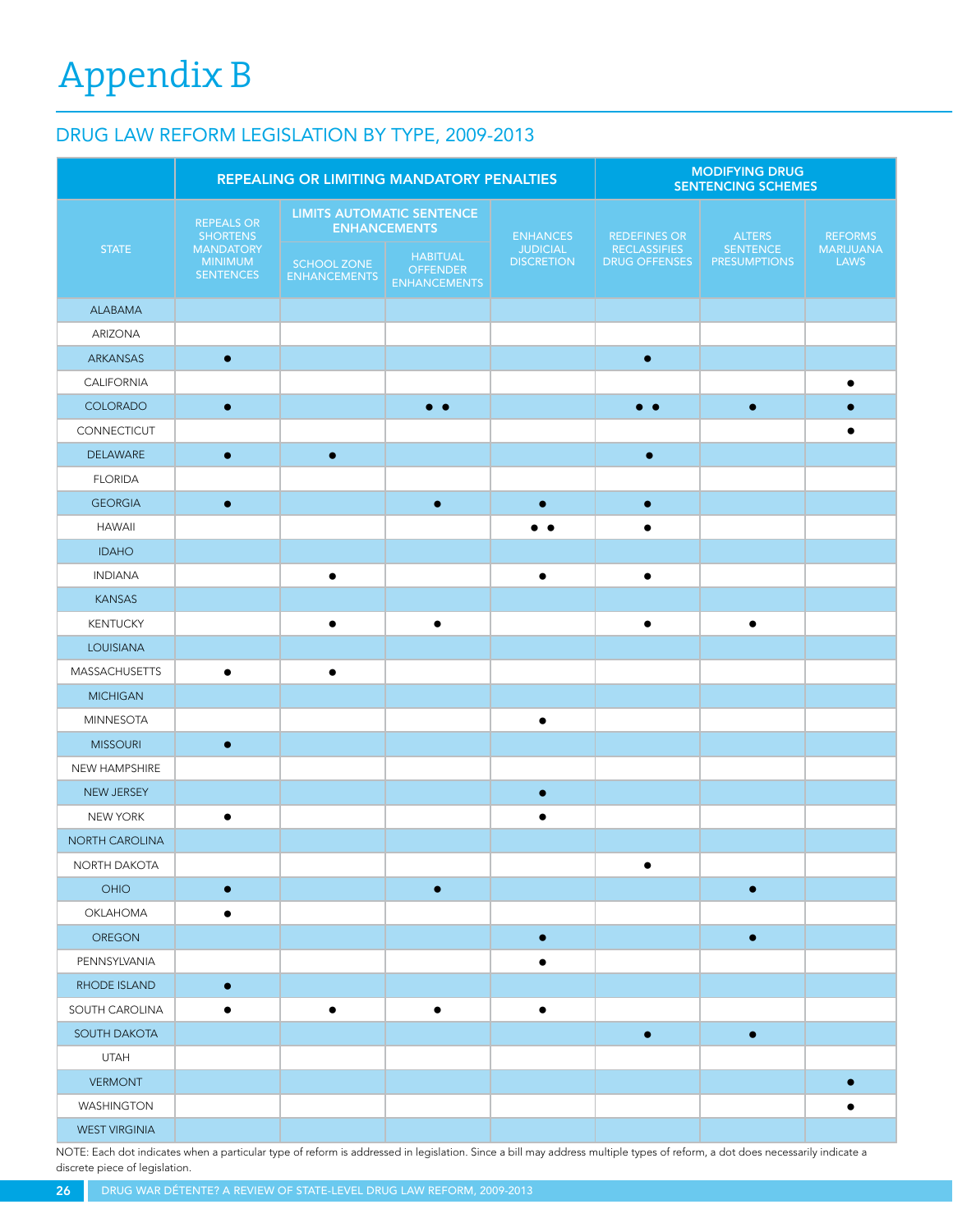| <b>EXPANDING</b><br><b>ACCESS</b>                            | <b>EXPANDING OR STRENGTHENING COMMUNITY CORRECTIONS</b>             |                                                                       |                                |                                                                                                                       |                                                             | AMELIORATING COLLATERAL<br><b>CONSEQUENCES</b>                                  |                                                                                     |  |
|--------------------------------------------------------------|---------------------------------------------------------------------|-----------------------------------------------------------------------|--------------------------------|-----------------------------------------------------------------------------------------------------------------------|-------------------------------------------------------------|---------------------------------------------------------------------------------|-------------------------------------------------------------------------------------|--|
| EXPANDING<br><b>ACCESS TO</b><br>EARLY RELEASE<br>MECHANISMS | <b>INCREASES</b><br>DEFERRED<br>PROSECUTION<br><b>OPPORTUNITIES</b> | <b>EXPANDS</b><br>COMMUNITY-<br>BASED<br>SENTENCING<br><b>OPTIONS</b> | INCREASES USE<br>OF INCENTIVES | <b>EXPANDS</b><br><b>DRUG COURT</b><br>AVAILABILITY                                                                   | EXPANDS<br>AVAILABILITY<br>OF DRUG<br>TREATMENT<br>PROGRAMS | EXPANDS<br>OPTIONS FOR<br>SEALING OR<br>EXPUNGING<br>CRIMINAL<br><b>RECORDS</b> | <b>LIMITS</b><br><b>RESTRICTIONS</b><br>ON STATE<br>BENEFITS AND<br><b>LICENSES</b> |  |
|                                                              |                                                                     |                                                                       |                                | $\bullet$                                                                                                             |                                                             |                                                                                 |                                                                                     |  |
|                                                              | $\bullet$                                                           |                                                                       |                                |                                                                                                                       |                                                             |                                                                                 |                                                                                     |  |
|                                                              |                                                                     |                                                                       |                                | $\bullet$                                                                                                             |                                                             |                                                                                 |                                                                                     |  |
|                                                              |                                                                     | $\bullet$                                                             | $\bullet$                      |                                                                                                                       |                                                             |                                                                                 |                                                                                     |  |
|                                                              |                                                                     |                                                                       |                                |                                                                                                                       |                                                             |                                                                                 |                                                                                     |  |
|                                                              |                                                                     |                                                                       |                                |                                                                                                                       |                                                             |                                                                                 | $\bullet$                                                                           |  |
|                                                              |                                                                     |                                                                       |                                | $\bullet$                                                                                                             |                                                             |                                                                                 |                                                                                     |  |
|                                                              |                                                                     |                                                                       |                                | $\bullet$                                                                                                             | $\bullet$                                                   | $\bullet$                                                                       | $\bullet$                                                                           |  |
|                                                              |                                                                     |                                                                       |                                |                                                                                                                       |                                                             |                                                                                 |                                                                                     |  |
|                                                              |                                                                     |                                                                       |                                | $\bullet$                                                                                                             |                                                             |                                                                                 |                                                                                     |  |
|                                                              |                                                                     |                                                                       |                                | $\bullet\hspace{0.4mm} \bullet\hspace{0.4mm} \bullet$                                                                 |                                                             |                                                                                 |                                                                                     |  |
|                                                              |                                                                     | $\bullet$                                                             |                                |                                                                                                                       |                                                             |                                                                                 |                                                                                     |  |
| $\bullet$                                                    | $\bullet$                                                           |                                                                       |                                |                                                                                                                       | $\bullet\;\bullet$                                          |                                                                                 |                                                                                     |  |
|                                                              |                                                                     |                                                                       |                                |                                                                                                                       |                                                             | $\bullet$                                                                       |                                                                                     |  |
| $\bullet$<br>$\bullet \bullet$ <sup>a</sup>                  |                                                                     |                                                                       |                                |                                                                                                                       |                                                             |                                                                                 |                                                                                     |  |
|                                                              |                                                                     |                                                                       |                                |                                                                                                                       |                                                             |                                                                                 |                                                                                     |  |
|                                                              |                                                                     |                                                                       |                                |                                                                                                                       |                                                             |                                                                                 |                                                                                     |  |
|                                                              |                                                                     |                                                                       |                                | $\bullet$                                                                                                             |                                                             |                                                                                 |                                                                                     |  |
|                                                              |                                                                     |                                                                       |                                | $\bullet$                                                                                                             |                                                             |                                                                                 |                                                                                     |  |
|                                                              |                                                                     |                                                                       | $\bullet$                      |                                                                                                                       |                                                             | $\bullet$                                                                       |                                                                                     |  |
|                                                              | $\bullet$                                                           |                                                                       |                                |                                                                                                                       |                                                             |                                                                                 |                                                                                     |  |
|                                                              |                                                                     |                                                                       |                                |                                                                                                                       |                                                             |                                                                                 |                                                                                     |  |
|                                                              | $\bullet$                                                           |                                                                       |                                |                                                                                                                       |                                                             |                                                                                 |                                                                                     |  |
|                                                              |                                                                     |                                                                       |                                | $\bullet$                                                                                                             |                                                             |                                                                                 |                                                                                     |  |
|                                                              |                                                                     |                                                                       |                                | <b>Contract Contract Contract Contract Contract Contract Contract Contract Contract Contract Contract Contract Co</b> |                                                             |                                                                                 |                                                                                     |  |
|                                                              |                                                                     |                                                                       |                                | $\bullet$                                                                                                             |                                                             |                                                                                 |                                                                                     |  |
|                                                              |                                                                     |                                                                       |                                | $\bullet$                                                                                                             |                                                             |                                                                                 |                                                                                     |  |
|                                                              |                                                                     |                                                                       |                                | $\bullet$                                                                                                             |                                                             |                                                                                 |                                                                                     |  |
|                                                              |                                                                     |                                                                       |                                |                                                                                                                       |                                                             | $\bullet$                                                                       |                                                                                     |  |
|                                                              |                                                                     |                                                                       |                                |                                                                                                                       |                                                             |                                                                                 |                                                                                     |  |
|                                                              |                                                                     |                                                                       |                                |                                                                                                                       |                                                             |                                                                                 |                                                                                     |  |
|                                                              |                                                                     | $\bullet$                                                             |                                | $\bullet$                                                                                                             |                                                             |                                                                                 |                                                                                     |  |

a See endnote 17.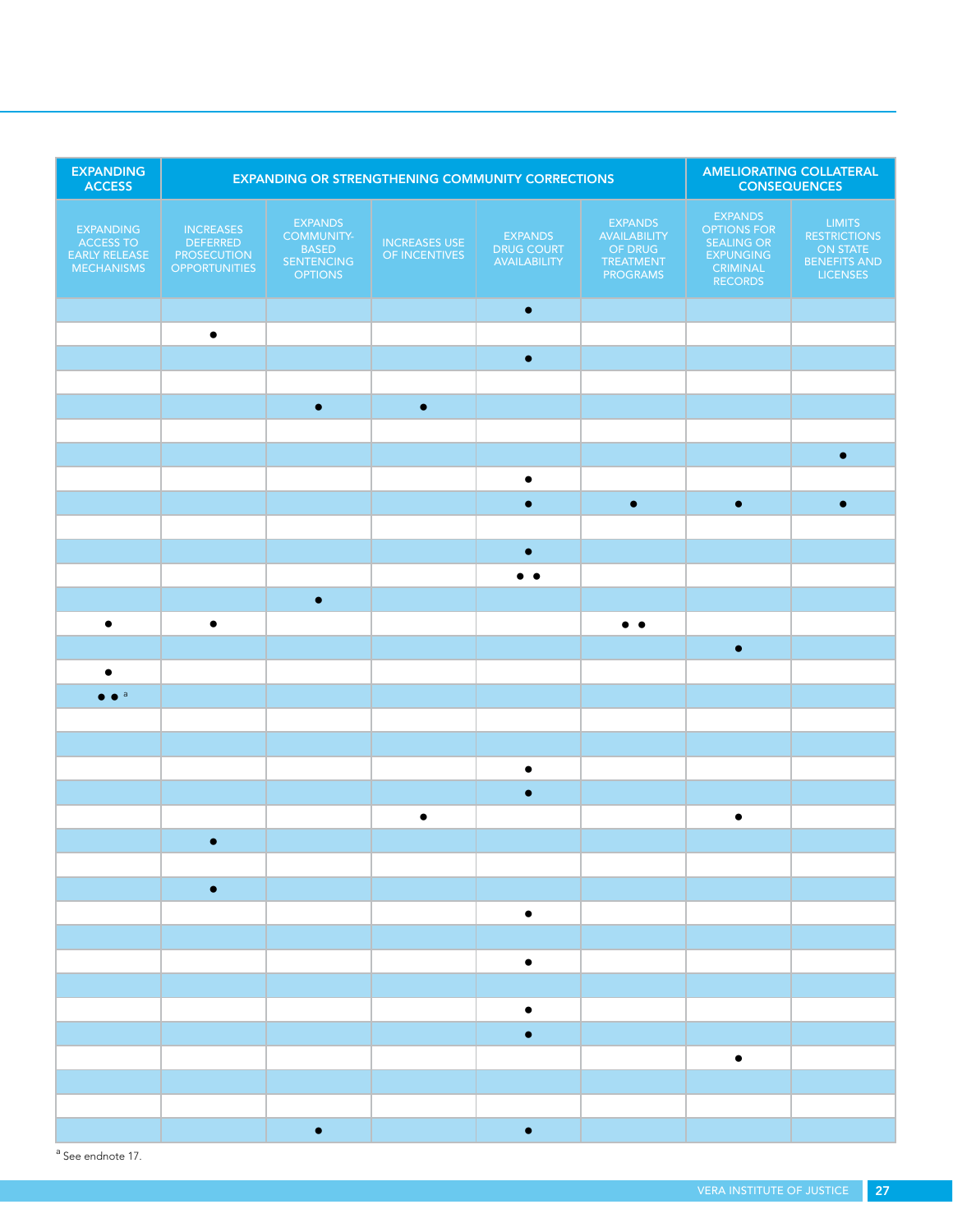#### ENDNOTES

- 1 Richard Nixon: Remarks About an Intensified Program for Drug Abuse Prevention and Control, June 17, 1971. Archived by Gerhard Peters and John T. Woolley, *The American Presidency Project,* [http://www.](http://www.presidency.ucsb.edu/ws/?pid=3047) [presidency.ucsb.edu/ws/?pid=3047](http://www.presidency.ucsb.edu/ws/?pid=3047) (accessed April 8, 2014). Also, see Richard Nixon: Message to the Congress Transmitting Reorganization Plan No. 2 of 1973, Establishing a Drug Enforcement Administration, March 28, 1973. Archived by Gerhard Peters and John T. Woolley, *The American Presidency Project,* [http://www.presidency.ucsb.edu/](http://www.presidency.ucsb.edu/ws/?pid=4159) [ws/?pid=4159](http://www.presidency.ucsb.edu/ws/?pid=4159) (accessed April 8, 2014).
- 2 Kenneth R. Nunn, "Race, Crime and the Pool of Surplus Criminality," *Journal of Gender, Race & Justice* 6 (2002), 381, 386-391. Also, see Michelle Alexander, *The New Jim Crow: Mass Incarceration in the Age of Colorblindness* (New York: The New Press, 2010), 5; James Austin et al., *Unlocking America: Why and How to Reduce America's Prison Population* (Washington DC: JFA Institute, 2007), 5-7.
- 3 For information regarding a 1990 opinion poll in which more than a third of the American public cited drug abuse as the most important problem facing the nation, see Pew Research, Center for the People & the Press, *Interdiction and Incarceration Still Top Remedies*  (Washington, DC: Pew Charitable Trusts, 2001), 3, http://www.peoplepress.org/files/legacy-pdf/16.pdf (accessed April 11, 2014). For information regarding the proliferation of harsh drug sentences, see Marc Mauer and Ryan King, *A 25-year Quagmire: The War on Drugs and Its Impact on American Society* (Washington DC: The Sentencing Project, 2007), 7-11. Also, see Ram Subramanian and Ruth Delaney, *Playbook for Change? States Reconsider Mandatory Sentences* (New York: Vera Institute of Justice, 2014), 6.
- 4 For information regarding the 1980 state prison population, see Marc Mauer and Ryan S. King, 2007, 9. For information regarding the 2011 state prison population, see E. Ann Carson and Daniela Golinelli, *Prisoners in 2012: Trends in Admissions and Releases, 1991-2012*  (Washington, DC: Bureau of Justice Statistics, 2013), 5.
- 5 E. Ann Carson and Daniela Golinelli, 2013, 6, Table 4.
- 6 For information regarding federal convictions, see Glenn R. Schmitt and Jennifer Dukes, Office of Research and Data, *Overview of Federal Criminal Cases: Fiscal Year 2012* (Washington, DC: United States Sentencing Commission, 2013), 1. For information regarding the federal inmate population, see E. Ann Carson and Daniela Golinelli, 2013, Appendix Table 11. For information regarding lengthy obligatory sentences, see U.S. Sentencing Commission, *2012 Sourcebook of Federal Sentencing Statistics* (Washington, DC: United States Sentencing Commission, 2012), Table 43.
- 7 For information regarding drug use in 2010, see National Institute on Drug Abuse, *Monitoring The Future: Drug Facts-Nationwide Trends*  (Washington, DC: U.S. Department of Health and Human Services, 2014), <http://www.drugabuse.gov/publications/drugfacts/nationwide-trends> (accessed March 21, 2014). For information regarding the resilience of the drug market, see Roger Przybylski, *Correctional and Sentencing Reform for Drug Offenders: Research Findings on Selected Key Issues*  (Lakewood, Colorado: Colorado Criminal Justice Reform Coalition, 2009), 17-19.
- 8 For information on state and local drug spending, see Jeffrey A. Miron and Katherine Waldock, *The Budgetary Impact of Ending Drug Prohibition* (Washington, DC: Cato Institute, 2010), 4, Table 2. For information on federal drug spending, see Drug Policy Alliance, *The Federal Drug Control Budget* (New York, NY: Drug Policy Alliance, 2014), http://www.drugpolicy.org/sites/default/files/DPA\_Fact\_sheet\_ Drug\_War\_Budget\_Feb2014.pdf (accessed April 14, 2014).
- For information regarding impact on communities of color, see Kenneth R. Nunn, "Race, Crime and the Pool of Surplus Criminality: Or Why the 'War on Drugs*'* was a 'War on Blacks,'" *Journal of Gender, Race & Justice* 6 (2002), 381. Also, see Human Rights Watch, *Targeting Blacks: Drug Law Enforcement and Race in the United States* (New York: Human Rights Watch, 2008) and Marc Mauer, *The Changing Racial Dynamics of the War on Drugs* (Washington, DC: The Sentencing Project, 2009). For information regarding the impact of collateral consequences of a criminal conviction generally, see Nora Demleitner, "Preventing Internal Exile: The Need for Restrictions on Collateral Sentencing Consequences," *Stanford Law & Policy Review* 11 (1999), 153, 154-158. For information regarding the impact of criminal convictions on economic mobility, see The Pew Charitable Trusts, *Collateral Costs: Incarceration's Effect on Economic Mobility* (Washington DC: The Pew Charitable Trusts, 2010); Harry J. Holzer, "Collateral Costs: Effects of Incarceration on Employment and Earnings Among Young Workers," in *Do Prisons Make Us Safer?,* edited by Steven Raphael and Michael Stoll (New York, NY: Russell Sage Foundation, 2009); Bruce Western and Becky Pettit, "Incarceration & Social Inequality," *Daedalus: Journal of the American Academy of Arts and Sciences* 139, no. 3 (2010), 8-18; and John Schmitt and Kris Warner, *Ex-offenders and the Labor Market* (Washington DC: The Center for Economic and Policy Research, 2010), 8-11.
- 10 For information regarding recent state sentencing and corrections reforms, see Adrienne Austin, *Criminal Justice Trends: Key Legislative Changes in Sentencing Policy, 2001-2010* (New York: Vera Institute of Justice, 2010) and Lauren-Brooke Eisen and Juliene James, *Reallocating Justice Resources: A Review of State 2011 Sentencing Trends* (New York: Vera Institute of Justice, 2012). For information about the impact of the fiscal crisis on sentencing and corrections, see Ram Subramanian and Rebecca Tublitz, *Realigning Justice Resources: A Review of Population and Spending Shifts in Prison and Community Corrections* (New York: Vera Institute of Justice, 2012) and Alison Shames and Michael Woodruff, *The Continuing Fiscal Crisis in Corrections: Setting A New Course* (New York: Vera Institute of Justice, 2010). For research about demonstrating that community-based drug treatment programs are more effective than incarceration for drug offenders, see D. Gerstein, et al., *National Treatment Improvement Evaluation Survey* (Washington, DC: U.S. Department of Health and Human Services, 1997); S. Aos, et al., *Washington's Drug Offender Sentencing Alternative: An Evaluation Of Benefits And Costs* (Olympia, WA: Washington State Institute for Public Policy, 2005); S. Belenko, et al., *Economic Benefits of Drug Treatment: A Critical Review of the Evidence for Policy Makers*. (Philadelphia: Treatment Research Institute at the University of Pennsylvania, 2005); M. Finigan, et al., *The Impact of a Mature Drug Court over 10 Years of Operation: Recidivism and Costs*. (Portland, Oregon: NPC Research, Inc., 2007); G. A. Zarkin, et al., "A Benefit-Cost Analysis of the Kings County District Attorney's Office Drug Treatment Alternative to Prison (DTAP) Program," *Justice Research and Policy* 7, no.1 (2005), 1-26; S. B. Rossman, et al., *The Multi-Site Adult Drug Court Evaluation: The Impact of Drug Courts* (Washington, DC: Urban Institute, Justice Policy Center, 2011); O. Mitchell, D. B. Wilson, A. Eggers, and D. L. MacKenzie, "Assessing the effectiveness of drug courts on recidivism: A meta-analytic review of traditional and non-traditional drug courts," *Journal of Criminal Justice*, 40, no. 1 (2012), 60-71; and E.L. Sevigny, B.K. Fuleihan and F.V. Ferdik, "Do drug courts reduce the use of incarceration?: A meta-analysis," *Journal of Criminal Justice*, 41, no. 6 (2013), 416-425. For research that demonstrates that community-based sanctions are more effective than incarceration for certain types of offenders more generally, see Christopher T. Lowenkamp and Edward J. Latessa, "Understanding Journal of Criminal Justice, 41, no. 6 (2013), 416-425. For research<br>that demonstrates that community-based sanctions are more effective<br>than incarceration for certain types of offenders more generally, see<br>Christopher T. Risk Offenders," *Topics in Community Corrections* (Washington, DC:<br>National Institute of Corrections, 2004). National Institute of Corrections, 2004). traditional and non-traditional drug courts," *Journal of Criminal Justice*,<br>40, no. 1 (2012), 60-71; and E.L. Sevigny, B.K. Fuleihan and F.V. Ferdik,<br>"Do drug courts reduce the use of incarceration?: A meta-analysis,"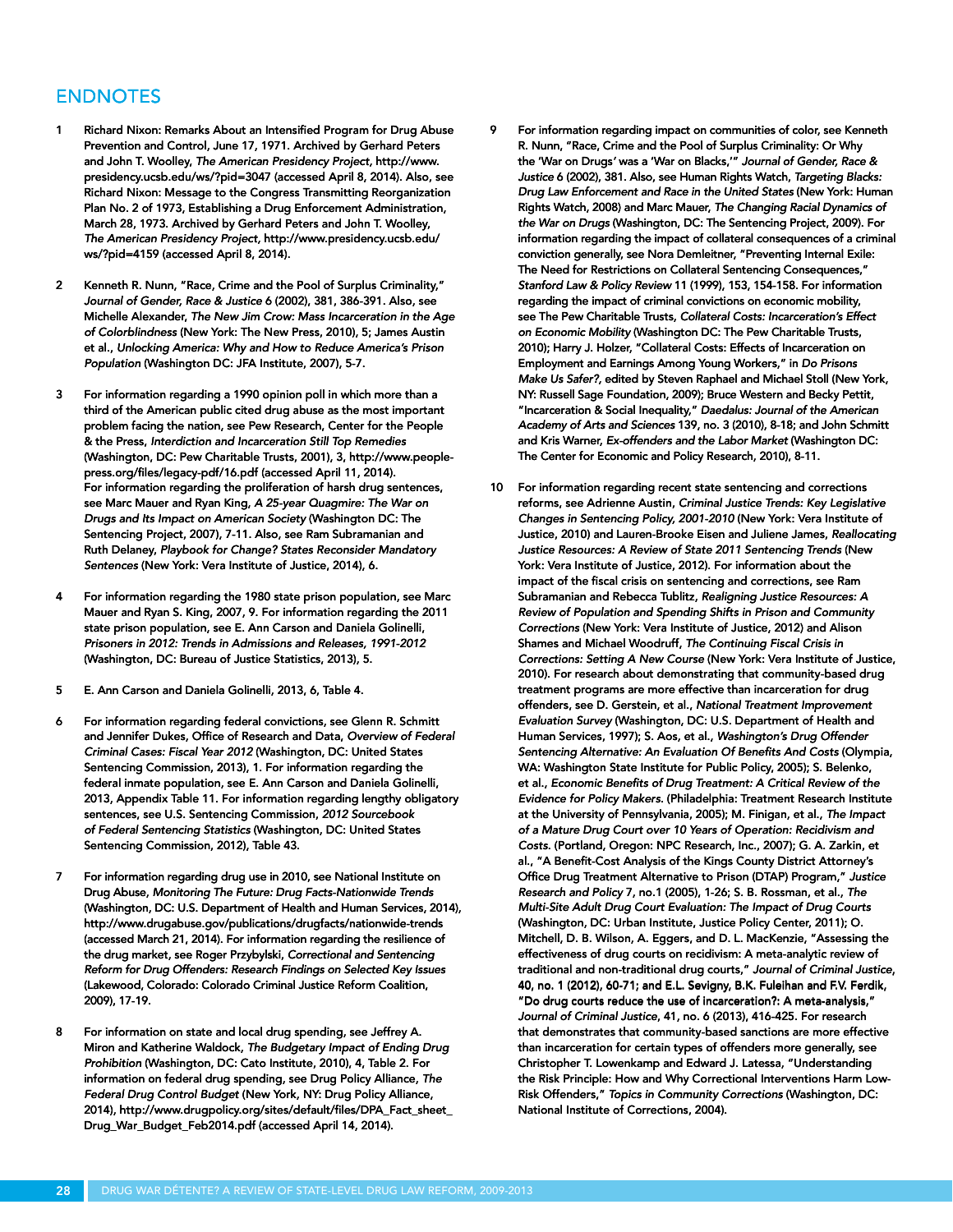- 11 For results of public opinion polls which show that most Americans support alternatives to incarceration for nonviolent offenses, see Pew Center on the States, *Public Opinion on Sentencing and Corrections Policy in America* (Washington, DC: The Pew Charitible Trusts, 2012), [http://www.pewstates.org/uploadedFiles/PCS\\_Assets/2012/PEW\\_](http://www.pewstates.org/uploadedFiles/PCS_Assets/2012/PEW_NationalSurveyResearchPaper_FINAL.pdf) [NationalSurveyResearchPaper\\_FINAL.pdf](http://www.pewstates.org/uploadedFiles/PCS_Assets/2012/PEW_NationalSurveyResearchPaper_FINAL.pdf) (accessed April 8, 2014). For the public's increasing support for treatment over incarceration for drug offenders, see Open Society Institute, *Changing Public Attitudes toward the Criminal Justice System: Summary of Findings,* [http://www.](http://www.prisonpolicy.org/scans/CJI-Poll.pdf) [prisonpolicy.org/scans/CJI-Poll.pdf](http://www.prisonpolicy.org/scans/CJI-Poll.pdf) (accessed April 8, 2014).
- 12 The list below is not exhaustive. In particular, it does not include reform legislation which may affect those arrested for drug offenses but is not directed specifically at those types of offenses.
- 13 Although Massachusetts H 3818 mitigates certain mandatory penalties, it also creates a new "violent" habitual offender category attached to more than 40 qualifying felonies that renders those convicted of them ineligible for parole, sentence reductions for good time, or work release. The widened scope of the revised habitual offender law may lead to a significant increase in the number of offenders subject to mandatory sentences. For information regarding the effect of H 3818 (2012), see the Prisoners' Legal Services of Massachusetts' memorandum on "Three Strikes" Legislation, http://www.plsma.org/ wp-content/uploads/2012/07/1001-3-Strikes-Protocol.pdf (accessed April 1, 2014).
- 14 Ibid.
- 15 Though the previous ban was not technically considered a mandatory minimum sentence, since offenders could still earn up to a 20 percent sentence reduction for good behavior, it may be considered so in its effect since it barred judges from deviating from the sentencing guideline range in those specified cases. Prior to the passage of HB 3194, there were 21 drug offenses for which a downward departure or probation sentence was unavailable on a second-or-subsequent offense. The Oregon Commission on Public Safety concluded that this restriction would continue to be a major contributor towards prison population growth into the future. Commission on Public Safety, *Report to the Governor,* (December 17, 2012, convened by Executive Order No. 12-08), 17, http://www.oregon.gov/CJC/Documents/CPS%202012/ FinalCommissionReport12.17.12.pdf (accessed April 14, 2014).
- 16 See for example, Elizabeth K. Drake and Robert Barnoski, *Increasing Earned Release From Prison: Impacts of 2003 Law on Recidivism and Criminal Justice Costs* (Olympia: Washington State Institute for Public Policy, Document No. 08-11-1201, 2008); also, see Carolina Guzman, Barry Krisberg and Chris Tsukida, *Accelerated release: A literature review* (Oakland, CA: National Council on Crime and Delinquency, 2008), http://www.nccdglobal.org/sites/default/files/publication\_pdf/ focus-literature-review.pdf (accessed April 11, 2014); James Austin, "Reducing America's Correctional Populations: A Strategic Plan," *Justice Research and Policy,* 12, (2010), 9-40.
- 17 HB 4920 was tie-barred to another piece of drug law reform that does not fit easily in the report as structured. This law, Michigan HB 4919 (2010), makes individuals sentenced to lifetime probation under previous drug penalty provisions eligible for early discharge from probation. Specifically targeted are two classes of individuals sentenced to lifetime probation according to the law as it existed before March 1, 2003: 1) individuals convicted of manufacturing, creating, delivering, or possessing with intent to manufacture, create or deliver less than 50 grams of a Schedule 1 or 2 narcotic or cocaine and 2) individuals convicted of possession of 25 to 50 grams of the same controlled substances. Under the 2010 law, if these individuals have served five or more years on probation, a probation officer may recommend that the court discharge the individual from probation. If no recommendation is

forthcoming, the offender can petition the court for resentencing and discharge.

- 18 Michael Pinard, "An Integrated Perspective On The Collateral Consequences Of Criminal Convictions And Reentry Issues Faced By Formerly Incarcerated Individuals," *Boston University Law Review* 86 (2006), 623, 634-6; also, see Nora Demleitner, 1999, 154.
- 19 Ibid.
- 20 Nora Demleitner, 1999, 154-158.
- 21 Intensive incarceration refers to a highly structured, tightly controlled incarceration program, similar to a boot camp program. It also frequently incorporates drug treatment, educational classes, and therapy.
- 22 For information regarding the 1980 prison population, see Paige Harrison, *Prisoners in Custody of State or Federal Correctional Authorities,* 1977-98 (Washington, DC: BJS, 2000), http://www.bjs. gov/index.cfm?ty=pbdetail&iid=2080 (accessed April 11, 2014). For information regarding the 2012 federal prison population and its portion of drug offenders, see E. Ann Carson and Daniela Golinelli, 2013, Appendix Table 11.
- 23 *Fair Sentencing Act of 2010*, Pub. L. 111-220, 124 Stat. 2372.
- 24 Eric Holder, Remarks at the Annual Meeting of the American Bar Association's House of Delegates (speech delivered Monday, August 12, 2013 in San Francisco, CA)*,* [http://www.justice.gov/iso/opa/ag/](http://www.justice.gov/iso/opa/ag/speeches/2013/ag-speech-130812.html) [speeches/2013/ag-speech-130812.html](http://www.justice.gov/iso/opa/ag/speeches/2013/ag-speech-130812.html) (accessed March 17, 2014); also, see Testimony by Attorney General Eric H. Holder (speech delivered before the U.S. Sentencing Commission on March 13, 2014 in Washington DC), [http://www.justice.gov/opa/pr/2014/March/14](http://www.justice.gov/opa/pr/2014/March/14-ag-263.html) [ag-263.html](http://www.justice.gov/opa/pr/2014/March/14-ag-263.html) (accessed March 26, 2014). For information about the U.S. Sentencing Commission's guideline amendment, see news release "U.S. Sentencing Commission Votes To Reduce Trafficking Sentences," http://www.ussc.gov/Legislative\_and\_Public\_Affairs/Newsroom/Press\_ Releases/20140410\_Press\_Release.pdf. If Congress does not object, the new amendment will go into effect November 1, 2014.
- 25 *Smarter Sentencing Act of 2013,* S. 1410.
- 26 Website of Dick Durbin, U.S. Senator for Illinois, "Durbin and Lee Introduce Smarter Sentencing Act," http://www.durbin.senate. gov/public/index.cfm/pressreleases?ID=be68ad86-a0a4-4486-853ff8ef7b99e736 (accessed March 26, 2014).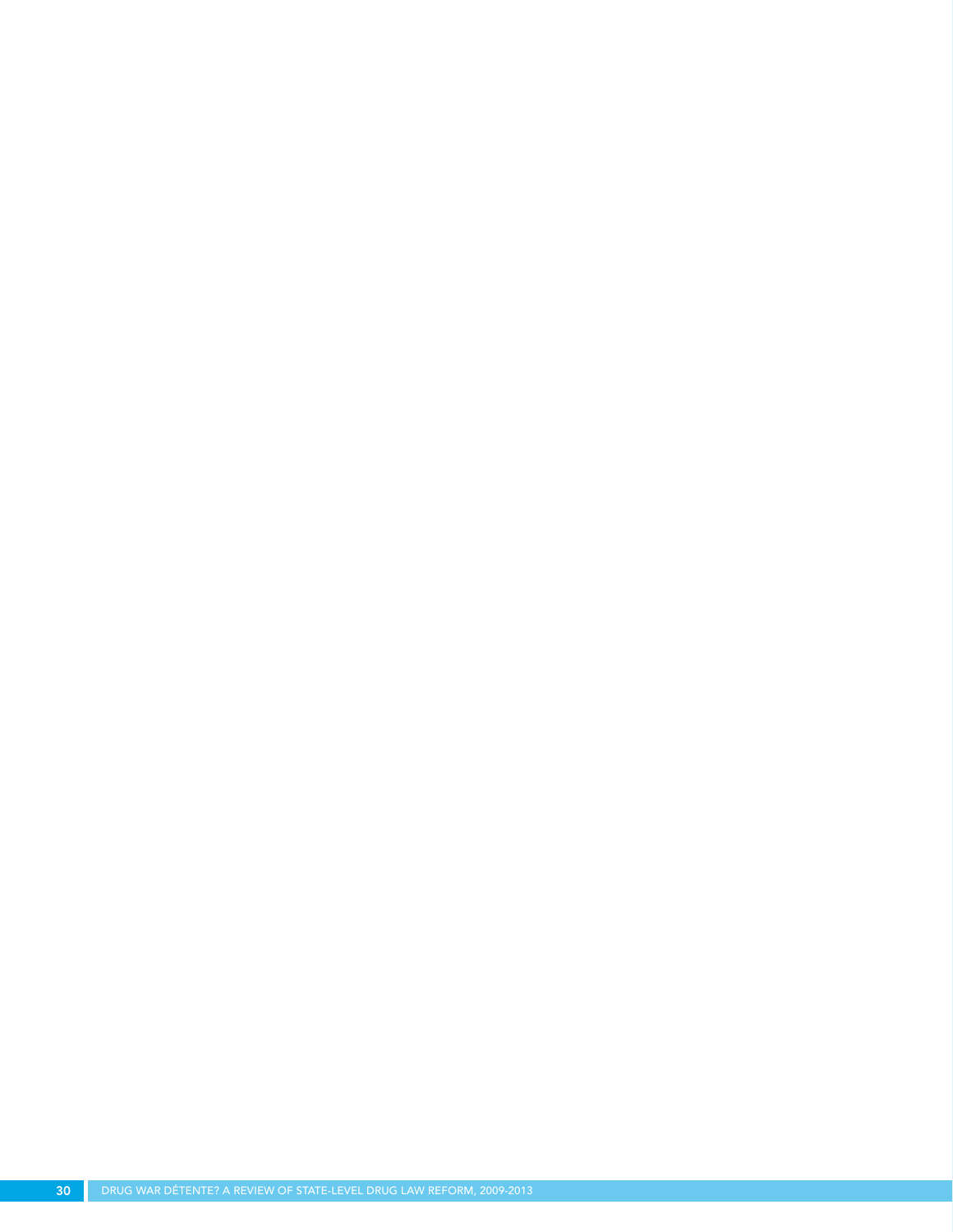### Acknowledgments

The authors would like to thank Sharyn Broomhead for the seed research she conducted on many of the bills featured in this report. Thank you to Kaitlin Kall who designed the charts. We would especially like to thank Nancy Fishman, Patricia Connelly and Mary Crowley for their important contributions in editing and producing this report; and to Peggy McGarry, who oversaw and helped guide this work.

This publication is supported by a grant from the Open Society Foundations .



© Vera Institute of Justice 2014. All rights reserved.

An electronic version of this report is posted on Vera's website at www.vera.org/state-drug-law-reform-review-2009-2013.

For more information about Vera's Center on Sentencing and Corrections, contact the center's director, Peggy McGarry, at pmcgarry@vera.org.

The Vera Institute of Justice is an independent nonprofit organization that combines expertise in research, demonstration projects, and technical assistance to help leaders in government and civil society improve the systems people rely on for justice and safety.